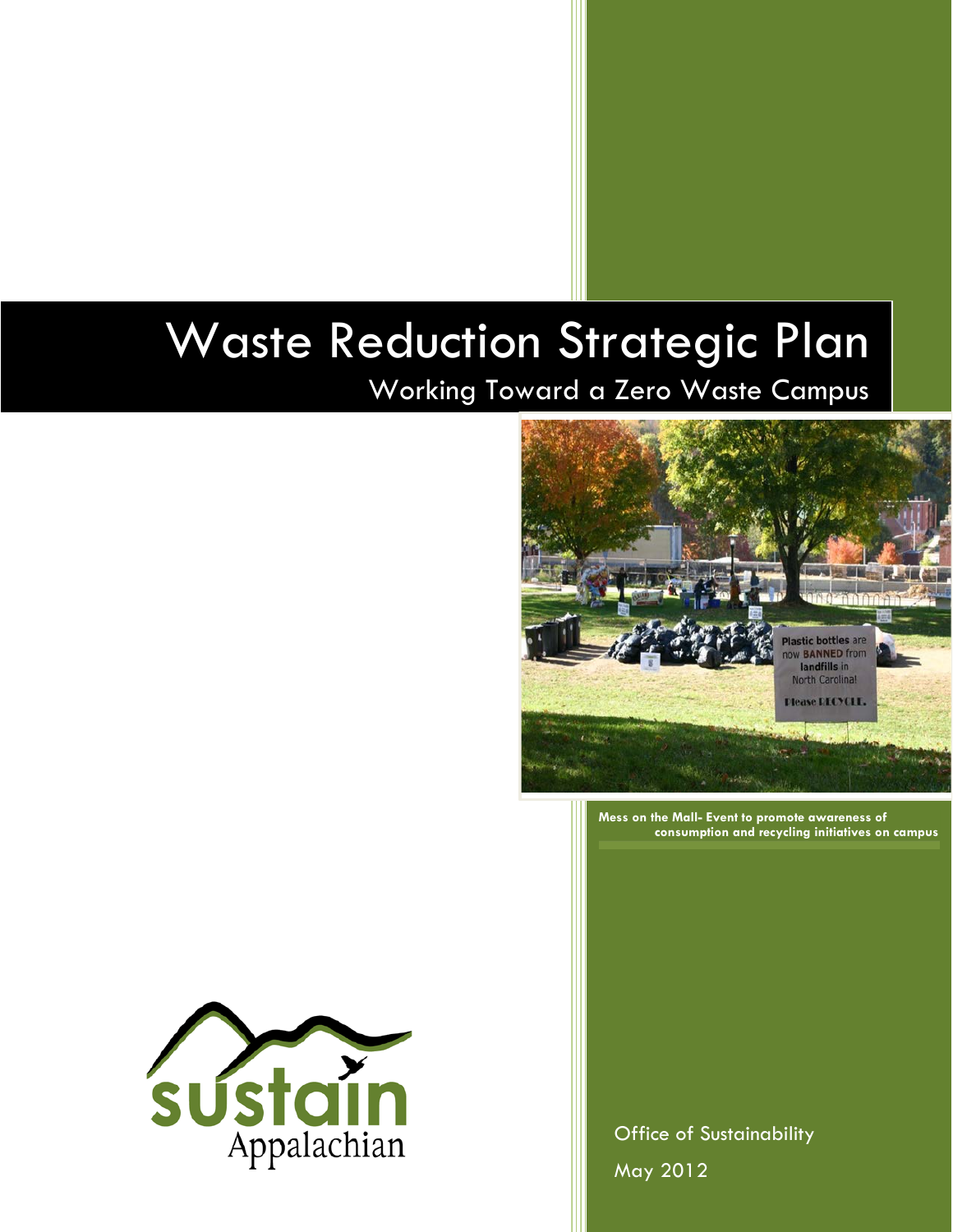Submitted to:

Submitted by: Appalachian State Univerity Office of Sustainability sustain.appstate.edu

Date:

For further Jennifer Maxwell:

Information: Resource Conservation Specialist [maxwelljb@appstate.edu](mailto:maxwelljb@appstate.edu) 828-262-2667

NOTE:

This document contains language of a technical nature relating to the measurement of greenhouse gas emissions on a college campus. A basic understanding of these concepts is assumed. A glossary in Section IX provides a few brief definitions.

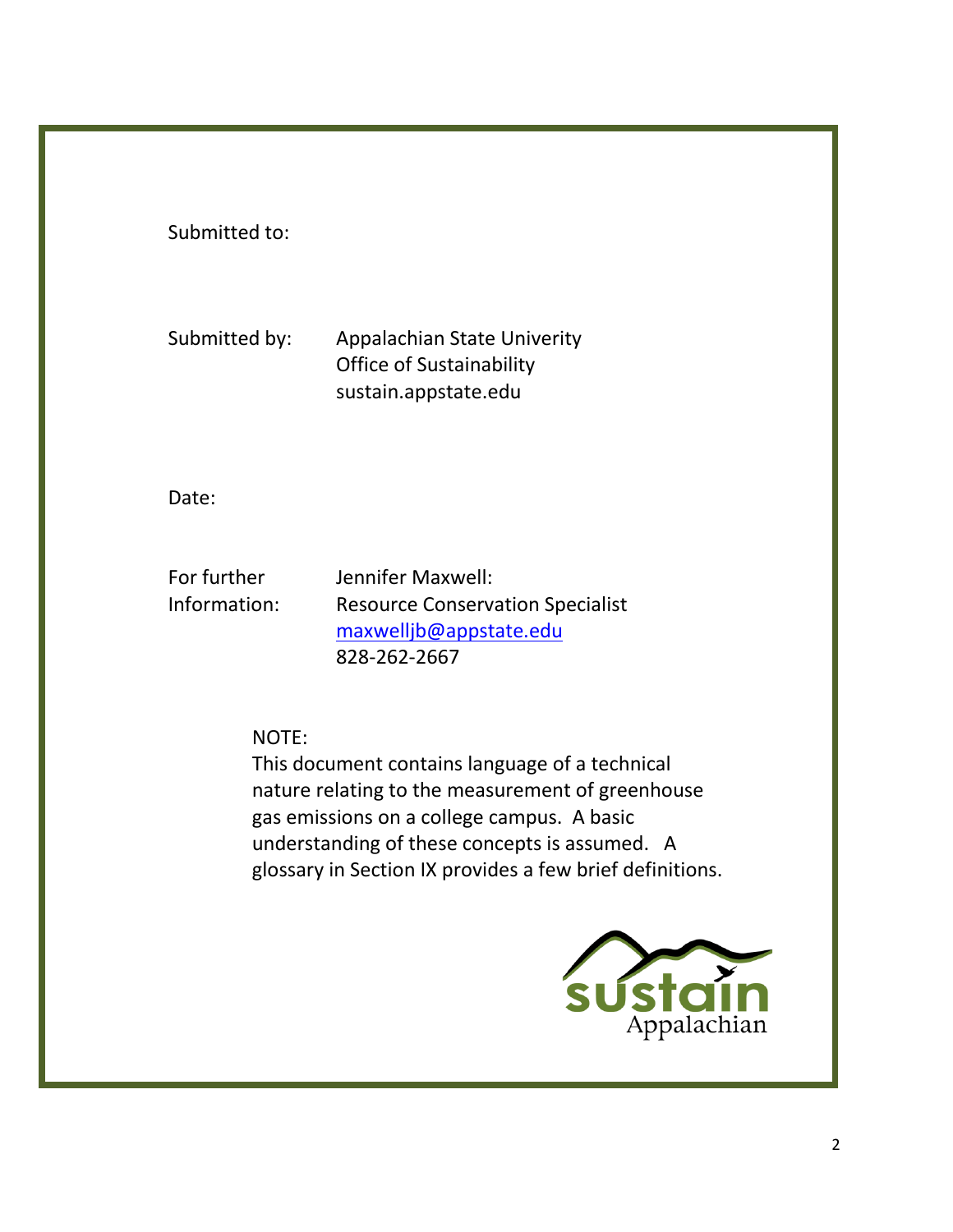# **Waste Reduction Strategic Plan**

### **May 2012**

#### **Contents**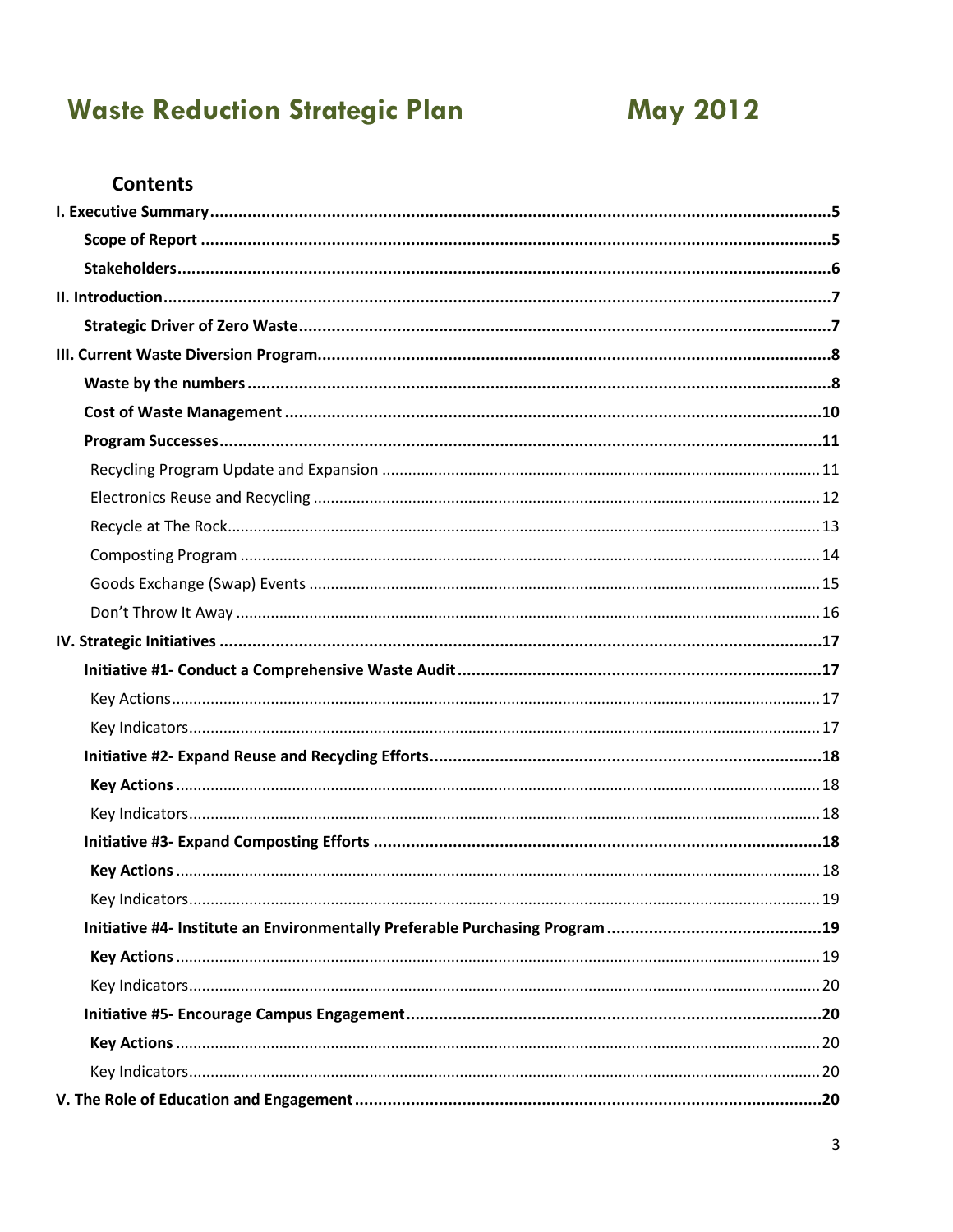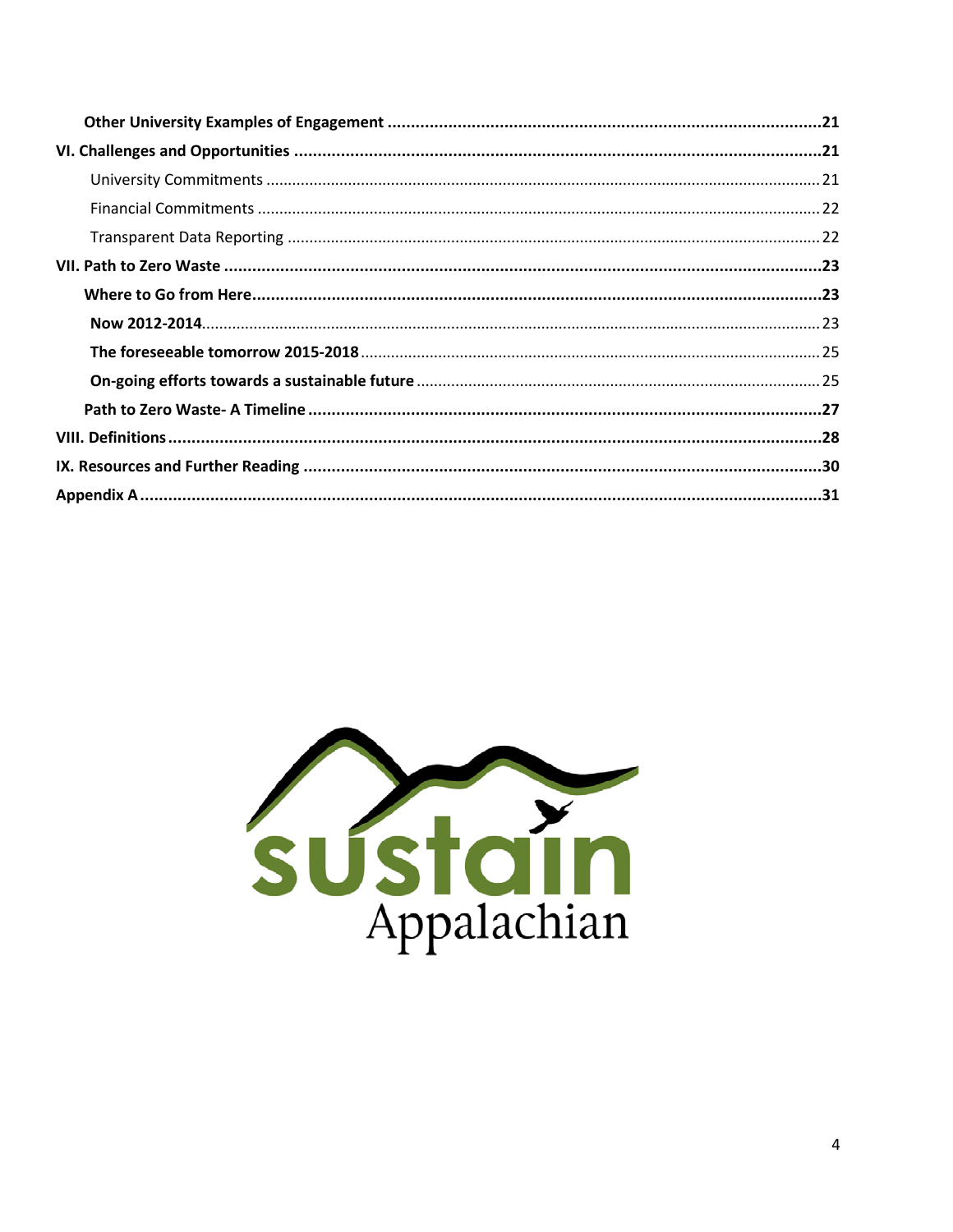### <span id="page-4-0"></span>**I. Executive Summary**

#### <span id="page-4-1"></span>**Scope of Report**

Appalachian State University is committed to becoming a zero waste campus through a goal of 90% diversion by 2022. Using zero waste as a guiding principle, this diversion rate can be restated as a 90% diversion of municipal solid waste (MSW) from the landfill. Over the next 10 years, Appalachian will work toward zero waste through several initiatives outlined in the following strategic plan. Zero waste, for the purpose of this document, seeks to rethink the way resources and materials flow through the university by taking a whole system approach. This approach will strive to reduce overall consumption, return material goods for reuse, compost all applicable organic matter to promote new growth, and then recycle goods and materials at the end of their usage lifespan.

Reducing the university's consumption is crucial to begin any creation of a sustainable waste cycle. If Appalachian can begin to eliminate waste in the first place, the university is on the proper path toward a zero waste campus. Reduce being the most important of the 3 R's: reduce, reuse, recycle, it is critical that the university begins to embrace waste reduction, and considers this commitment in all decisions made.

The Waste Reduction Strategic Plan proposes the framework for achieving the ambitious zero waste goal directed by The University of North Carolina (UNC) System Sustainability- UNC Policy Manual 600.6.1. Overall, the university's execution of these goals will need to be consistent with the mission of the university and deemed to be cost effective. Specific initiatives have been identified for achieving success throughout the 10 year process. Each initiative also has indicators to gauge progress and provide guidance for future action plans or program expansion. This document is meant to be flexible and reviewed on a periodic basis as resources, technology and opportunities evolve on the Appalachian State University campus.

To achieve zero waste will require dedication. The campus community must view this as an educational opportunity where we are simultaneously teaching and learning from one another. The complete set of answers to this complex problem is not known and can only be found through an interconnected and collaborative effort. This will challenge everyone to rethink their usual habits in accordance with an effort that is based on a respect for the importance of sustainability, the commitment to zero waste, and each other. Administration, faculty, staff, and students must be prepared to both lead by example and to be respectful users of our campus infrastructure, with zero waste being the critical driver.

For strategic planning purposes, the next 10 years has been divided into temporal periods as described below:

| Period    | Description              | Foci                                                |
|-----------|--------------------------|-----------------------------------------------------|
| 2012-2014 | The Now                  | Awareness, Operational and Organizational Readiness |
| 2015-2018 | The Foreseeable Tomorrow | Infrastructure Upgrades, Cultural/Behavioral Shift  |
| 2019-2022 | The Sustainable Future   | Transformation, Paradigm Shift                      |

Working toward zero waste is important to the university because consumption and waste management practices have a major impact on the health of the planet, as well as its people. Appalachian State University handles over 3200 tons of waste annually whether through reuse, recycling, composting, or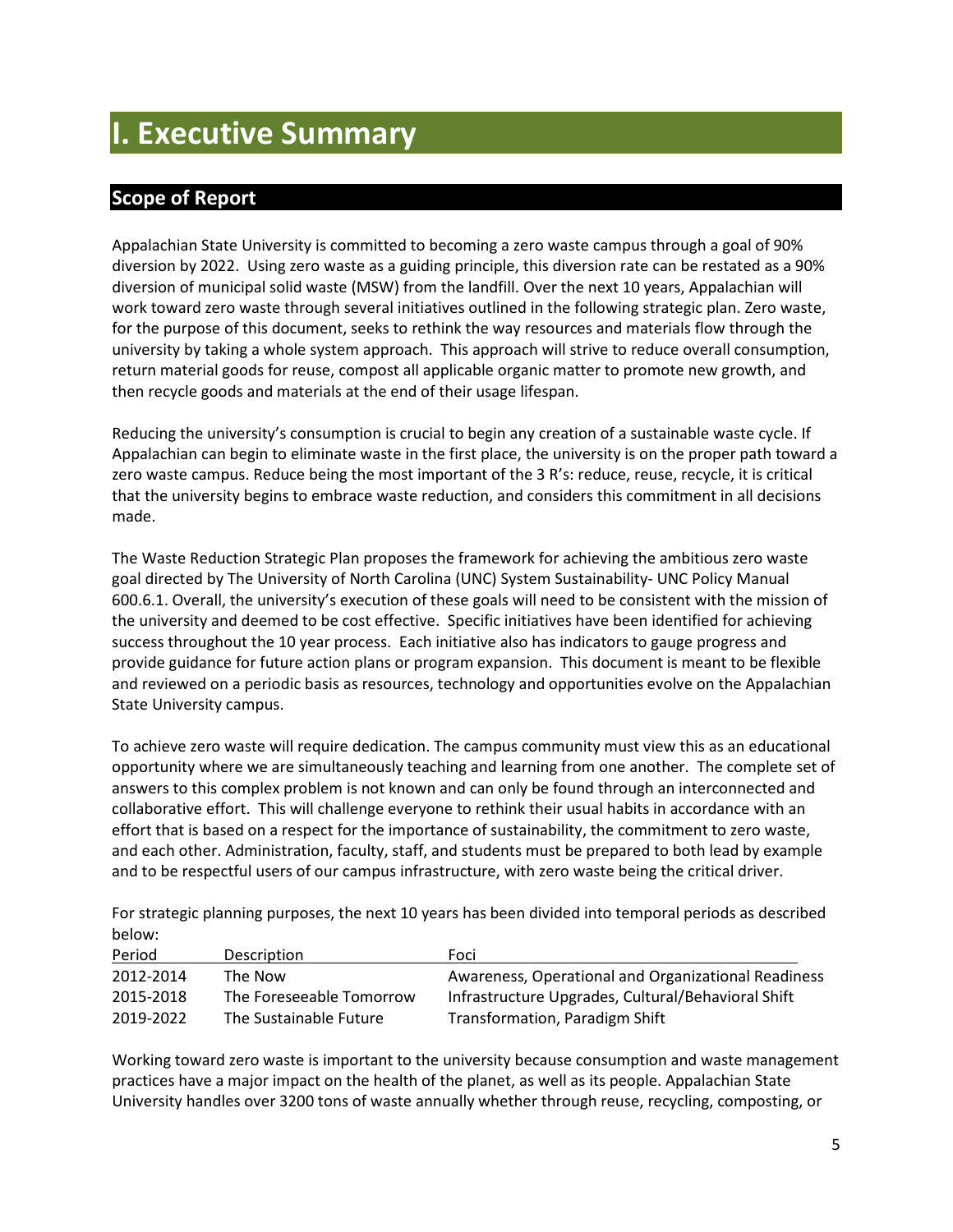landfilling. Changing consumption behaviors and purchasing habits to reduce this tonnage, and recover waste as a resource through sustainable management habits is the responsible thing to do when considering limited natural resources, expanding population growth, and economic potential. In addition, it assists with the education of the campus community around responsible purchasing habits, consumption behaviors, and responsible living for a sustainable future.

#### <span id="page-5-0"></span>**Stakeholders**

The Office of Sustainability (OS), in conjunction with campus services, has led in the coordination and creation of this planning document. Many elements of the university have played significant roles in its preparation. These groups include: university administrators, faculty members, staff members, and students. Also engaged in this process will be the University Sustainability Council, which was founded in 2008. A Purchasing and Waste Subcommittee has been created that will manage and track the progress of the movement towards zero waste.

Listed below are some of the many persons who will play a part in this effort:

| Dr. Kenneth Peacock    | Chancellor                                                                    |  |  |
|------------------------|-------------------------------------------------------------------------------|--|--|
| <b>Greg Lovins</b>     | <b>Vice Chancellor Business Affairs</b>                                       |  |  |
| Carol Acquesta         | Director of Planning, Design, and Construction                                |  |  |
| Jim Bryan              | Landscape Services Superintendent                                             |  |  |
| Debbie Carriere        | <b>Building Services Manager</b>                                              |  |  |
| <b>Todd Cherry</b>     | Economics Faculty, Purchasing and Waste Subcommittee                          |  |  |
| <b>Gerald Combs</b>    | <b>Recycling Operations Manager</b>                                           |  |  |
| Jake Cox               | SGA Director of International and Environmental Affairs, Purchasing and Waste |  |  |
|                        | Subcommittee                                                                  |  |  |
| Tom Van Guilder        | Director of Technology Support Services, Purchasing and Waste Subcommittee    |  |  |
| Dr. Tom Kane           | <b>University Housing Director</b>                                            |  |  |
| Art Kessler            | <b>Food Services Manager</b>                                                  |  |  |
| Jennifer Maxwell       | Resource Conservation Specialist, Purchasing and Waste Subcommittee           |  |  |
| <b>Lindsay Miller</b>  | <b>Sustainability Support</b>                                                 |  |  |
| Ged Moody              | University Sustainability Director                                            |  |  |
| Seth Norris            | Director of Environmental Health Safety & Emergency Management, Purchasing    |  |  |
|                        | and Waste Subcommittee                                                        |  |  |
| Mike O'Connor          | <b>Physical Plant Director</b>                                                |  |  |
| Dwayne Odvody          | Director of Materials Management, Purchasing and Waste Subcommittee           |  |  |
| Karl "Casey" Pond      | MBA Student, Sustainable Business, Class of 2011                              |  |  |
| Dave Robertson         | Director of Student Programs and the Plemmons Student Union, Purchasing and   |  |  |
|                        | <b>Waste Subcommittee</b>                                                     |  |  |
| <b>Crystal Simmons</b> | <b>Sustainability Specialist</b>                                              |  |  |
| Jeff Talbot            | Purchasing Manager, Physical Plant                                            |  |  |
| Dr. Greg Taylor        | Director of Campus Services Division, Purchasing and Waste Subcommittee       |  |  |
| Linda Toth             | Sustainability Graduate Assistant, Class of 2013                              |  |  |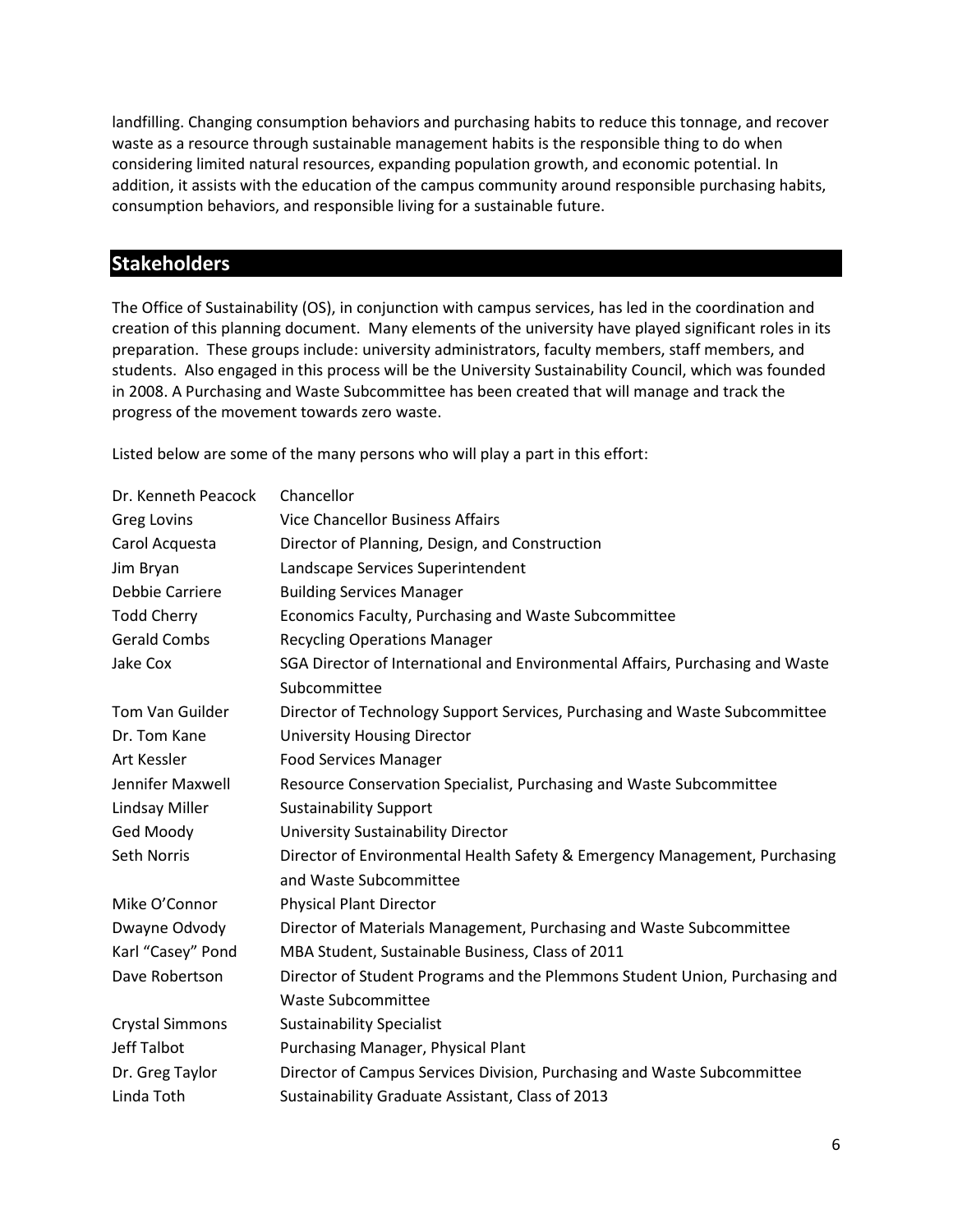# <span id="page-6-0"></span>**II. Introduction**

#### <span id="page-6-1"></span>**Strategic Driver of Zero Waste**

Appalachian's Sustainability Mission, Vision, and Values are in direct support of the zero waste initiative. This section features the text of this statement adopted in 2010.

#### **Sustainability Mission Statement**

Appalachian State University leads in creating a world where environmental, societal, and economic qualities exist in balance to meet the resource needs of today and of future generations. Our community of students, faculty and staff continually advance our understanding, capabilities and practices in this vital journey. As an institution of higher learning, we lead by example, inspiring new generations prepared to share this knowledge, ingenuity and passion.

#### **Our Sustainability Vision**

- Engage faculty, students and staff in ongoing dialogue, inquiry, and discovery of more sustainable practices through curriculum, degree programs, and scholarly research.
- Empower students across the curriculum with awareness in sustainability issues and a capacity to contribute to the construction of sustainable societies.
- Integrate sustainable practices into all aspects of university planning and operations, focusing both on the current and future implications.
- Design, build and operate a campus environment that minimizes its ecological footprint, contributing to the goal of climate neutrality.
- Create new paradigms for energy, transportation, water, waste and food systems that contribute to best practices in higher education.
- Participate in research initiatives and outreach activities that educate our communities, nourish our natural ecosystems, and enrich our cultural experiences.
- Embrace health, diversity, tolerance, and human rights as principles by which policy and process are designed.

#### **Sustainability Essential Character**

Appalachian has a decades-long commitment to sustainability, offering multiple degree programs and engaging our community through innovative initiatives. We honor this history and boldly move forward, inspired by our unique mountain setting and with a genuine respect for the natural environment. We recognize that sustainability is a journey, and "**sustain Appalachian**" is our commitment to advance our knowledge, to demonstrate innovative practices, and to lead by example.

#### **Core Sustainability Values**

- Focused on our roles as educators and researchers, instilling the knowledge and values of sustainability into our entire community.
- Understand that decisions throughout the university have sustainability implications which must be considered and addressed.
- Realize that sustainability must focus on interrelated environmental, societal, and economic issues and resources at both the local and global levels.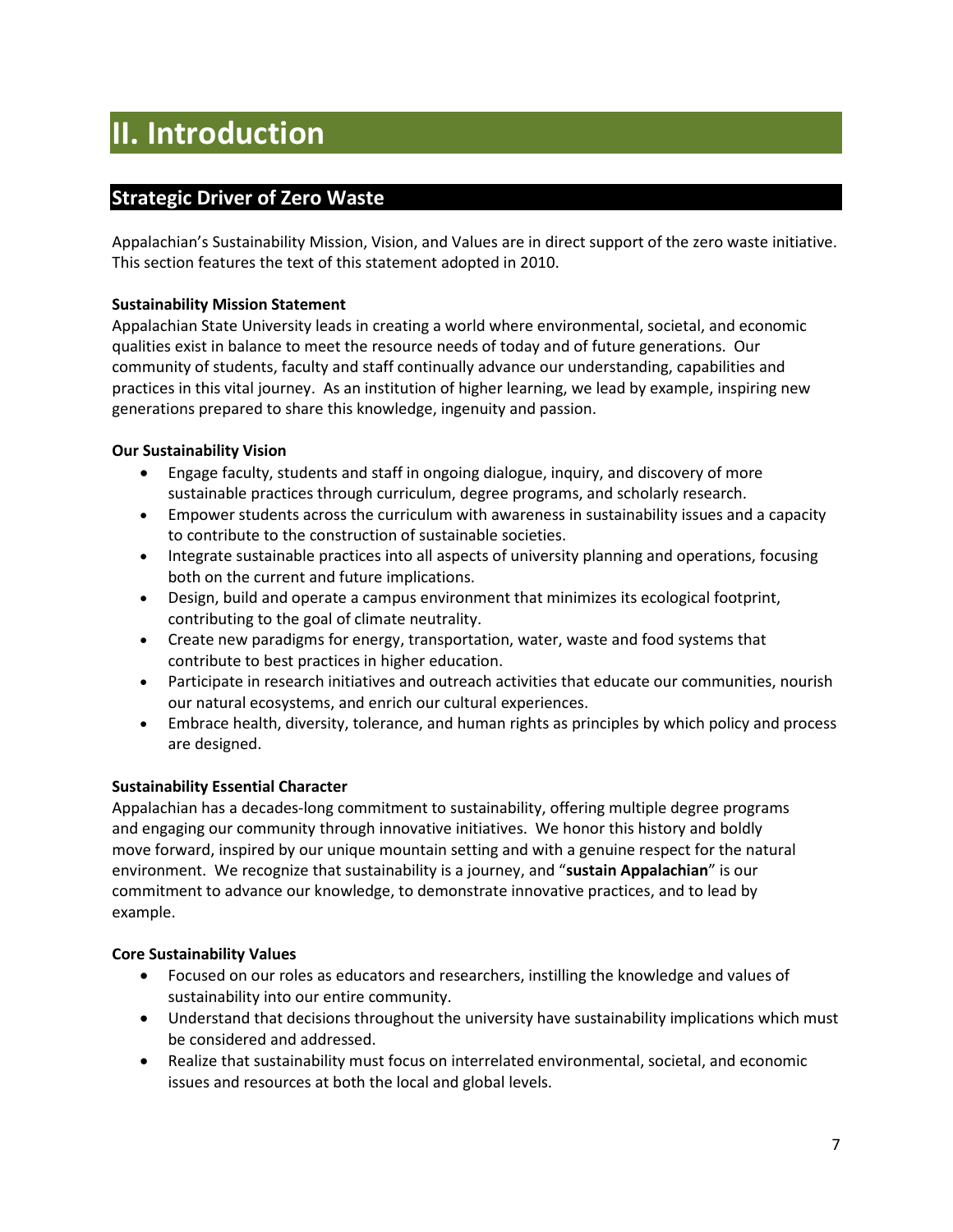- Open to continually educate ourselves on the principles and possibilities of sustainability and willing to pursue innovative solutions.
- Committed to transparent reporting of our sustainability goals, initiatives and progress to the Appalachian community and beyond.
- Respect the planet's natural environment and our unique mountain setting, embracing our interconnectedness with these ecosystems.

### <span id="page-7-0"></span>**III. Current Waste Diversion Program**

Many of the steps and initiatives required and associated with zero waste are already underway on Appalachian's campus. Appalachian State University has made great strides in achieving a 40% diversion rate through the work of the Waste Reduction and Recycling program. As part of a commitment to zero waste, the goal of this document is to enhance partnerships with the campus community to promote sustainable resource management practices and to conserve the planet's natural resources. Appalachian intends to promote a steady increase in the overall waste diversion rate while further educating the campus community and public on zero waste initiatives.

#### <span id="page-7-1"></span>**Waste by the numbers**

The graphs below depict in greater detail what Appalachian has reported for the last five years in terms of the diversion rates and quantities for various waste stream classifications. It is from these baseline positions that Appalachian will develop more robust dialogue around strategies to reach a zero waste goal.



**Graph 3.1**

As outlined in Graph 3.1, there has been a steady increase in the amount of waste captured for reuse and recycling. Over the past six years, the university has been able to divert more materials from the landfill. Through program expansion and development, Appalachian has been able to increase the tonnages of reuse/recycling.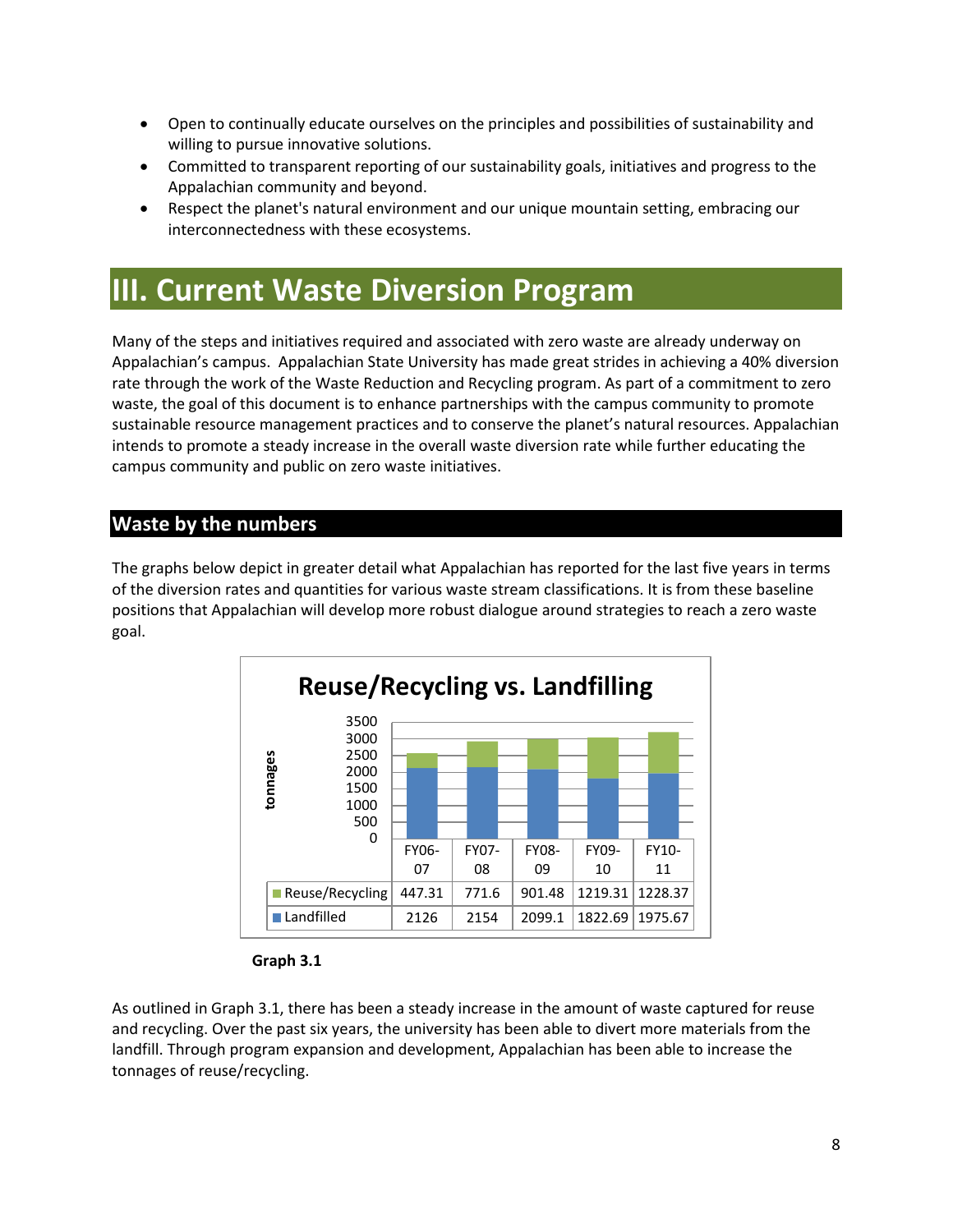As evident in Graph 3.1, there is still an increase in the tonnage of waste generated overall. Population growth can contribute to some of this growth, but with careful consideration of the waste stream, the total waste generated can be reduced.



**Graph 3.2**

As outlined in Graph 3.2, Appalachian has been able to increase the waste diversion rate from 17% in FY 2007 to 40% in FY 2010. This growth can be attributed to program updates, new program development, better tracking, and program successes. In FY 2011, there was a decrease in the diversion rate by 2%. This is due to the fact that food waste collection for composting had to be put on hold during the construction of our new state of the art compost facility. The university was unable to obtain permitting at an alternate location while construction of new facility took place, so all organics had to be landfilled during this period.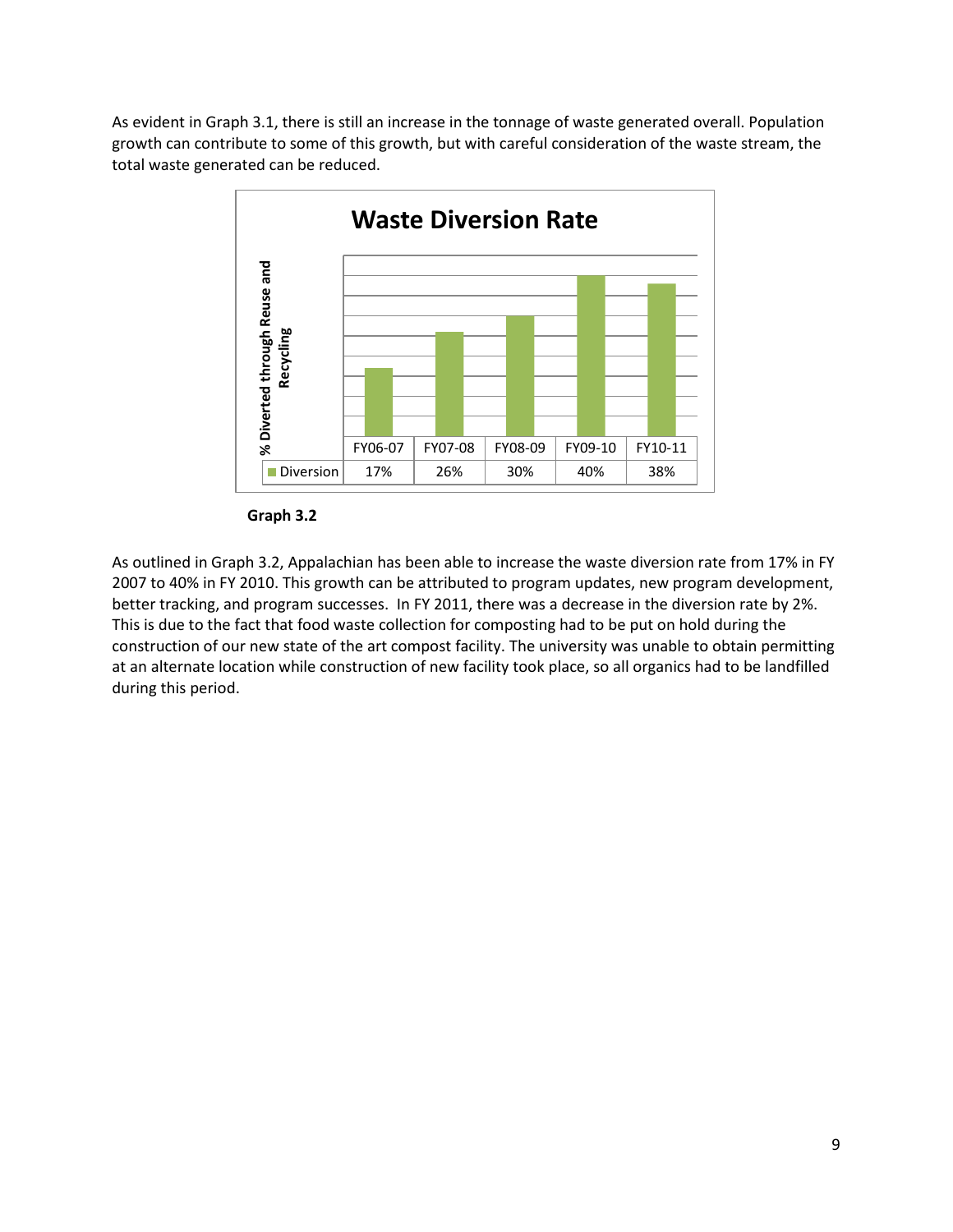#### <span id="page-9-0"></span>**Cost of Waste Management**

The handling of municipal solid waste (MSW) at Appalachian State University is very expensive. In FY 2011, it costs the university approximately \$1.2 million dollars to manage and dispose of the MSW generated on campus. As depicted in graph 3.3, these costs include labor, haul and tip fees, equipment, maintenance, and fuel charges for the management of both trash and recycling combined.





Recycling does provide some avoided costs due to the tipping fee associated with MSW being hauled to the landfill. It costs us \$49/ton tipping fee to dispose of trash, while there is no tipping fee for recycling disposal. In FY2011, Appalachian spent over \$96,800 in tipping fees alone for our MSW.

Recycling also has the potential to generate a revenue stream. In FY 2011, \$7,187 was captured in revenues on scrap metal, cardboard, and print cartridges. Continuing down the road to zero waste, the university will continue to evaluate the recycling management system to capture revenues possible through forecasting, budgeting, and contracting procedures.

If Appalachian can identify ways to reduce consumption as a campus community, the university can begin to decrease these costs, display savings to the university, and potentially generate additional revenue on our recycling streams.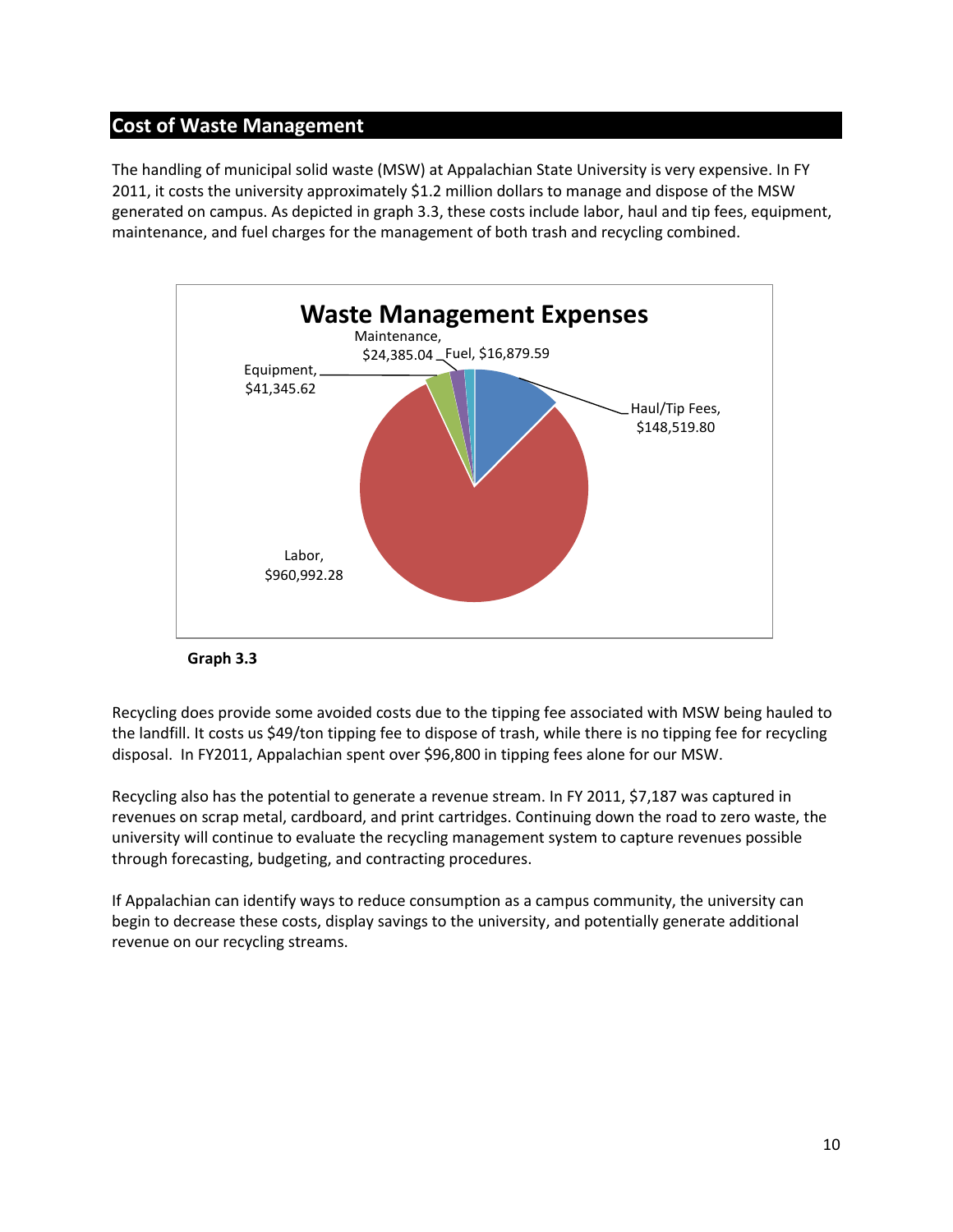#### <span id="page-10-0"></span>**Program Successes**

#### <span id="page-10-1"></span>**Recycling Program Update and Expansion**

In 2006, aggressive efforts to update and expand the waste reduction and recycling program across campus began. The development of a recycling logo and webpage gave identity to the program as well as increased education and outreach opportunities. New containers were purchased and placed across campus. New locations were identified to place these containers as well. New stickers were designed with the new logo and these were added to the containers so these recycling sites were easily identified by any campus community member.





Figure 1: Central recycling sites throughout campus

Figure 2: Paper recycling containers

Appalachian developed an education and outreach plan and allocated funding for two graduate assistant positions in the Waste Reduction and Recycling program that would focus on the education and outreach. The plan consisted of tabling at events across campus, presentations in classes and for faculty and staff regularly, waste reduction information sessions, etc.



Figure 3: Special recycling station in Plemmons Student Union- International Hallway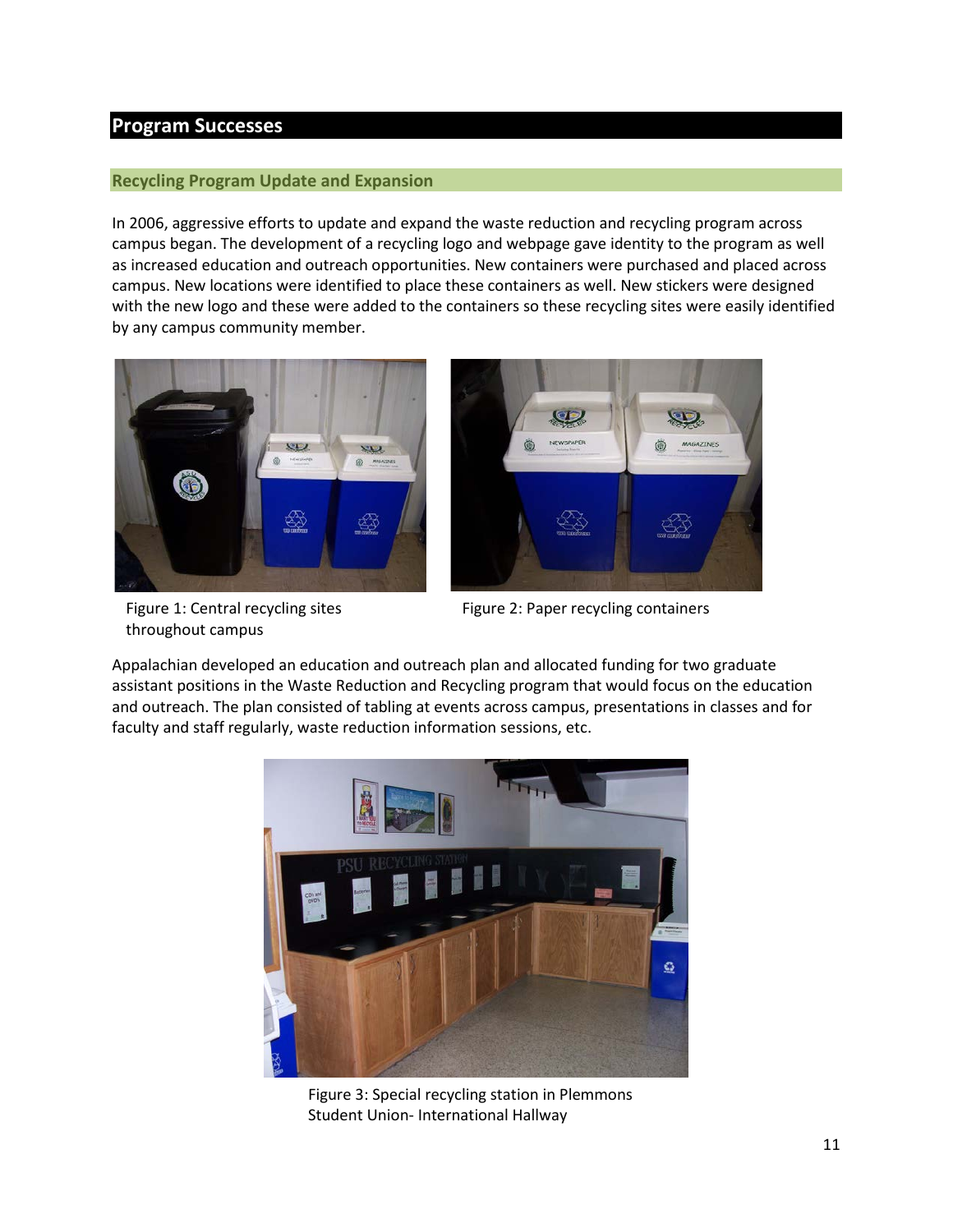Collaboration between Waste Reduction and Recycling and the Greening of the Union Committee produced a location on campus for the collection of special recycling. This location is a collection point for the following: CDs, DVDs, printer cartridges, cell phones, batteries, plastic bags, CFL bulbs, and rigid plastics.

#### <span id="page-11-0"></span>**Electronics Reuse and Recycling**

Through collaborative efforts, and the development of a statewide electronics recycling contract, the university has developed an aggressive electronics recycling program working with Synergy Recycling in Mayodan, NC. Through this program the university is able to succesfully recycle computer equipment, televisons, and cell phones with all the accessories, as well as technotrash such as CDs and DVDs, printer cartridges, and other electronics related items.

Prior to electronics being surplused and recycled, Technology Support Services (TSS) has developed "the boneyard" for electronics reuse and recovery. The primary purpose is to reuse computers and components that meet Appalachian State University's standards. The campus replaces substandard computers to ensure quality, while meeting user's needs for a computer. The cost savings is substantial versus the cost of a new machine. In addition to using complete computers, they also repurpose parts from computers that are not otherwise usable. For example, if a DVD drive goes bad in an Appalachian State University owned computer, it can be replaced with the part from a working DVD drive from the boneyard at no cost. The boneyard can also reuse memory, keyboards, mice and hard drives. TSS has been committed to ensuring user's privacy for computers taken to the boneyard. All data is securely removed from hard drives before they leave the Computer Support Center. Computers that are no longer usable from the boneyard are transferred to the Appalachian Warehouse and handled through established procedures, then recycled through the electronics recyclng program.



Figure 4: Electronics Recycling Boneyard in Technology Support Services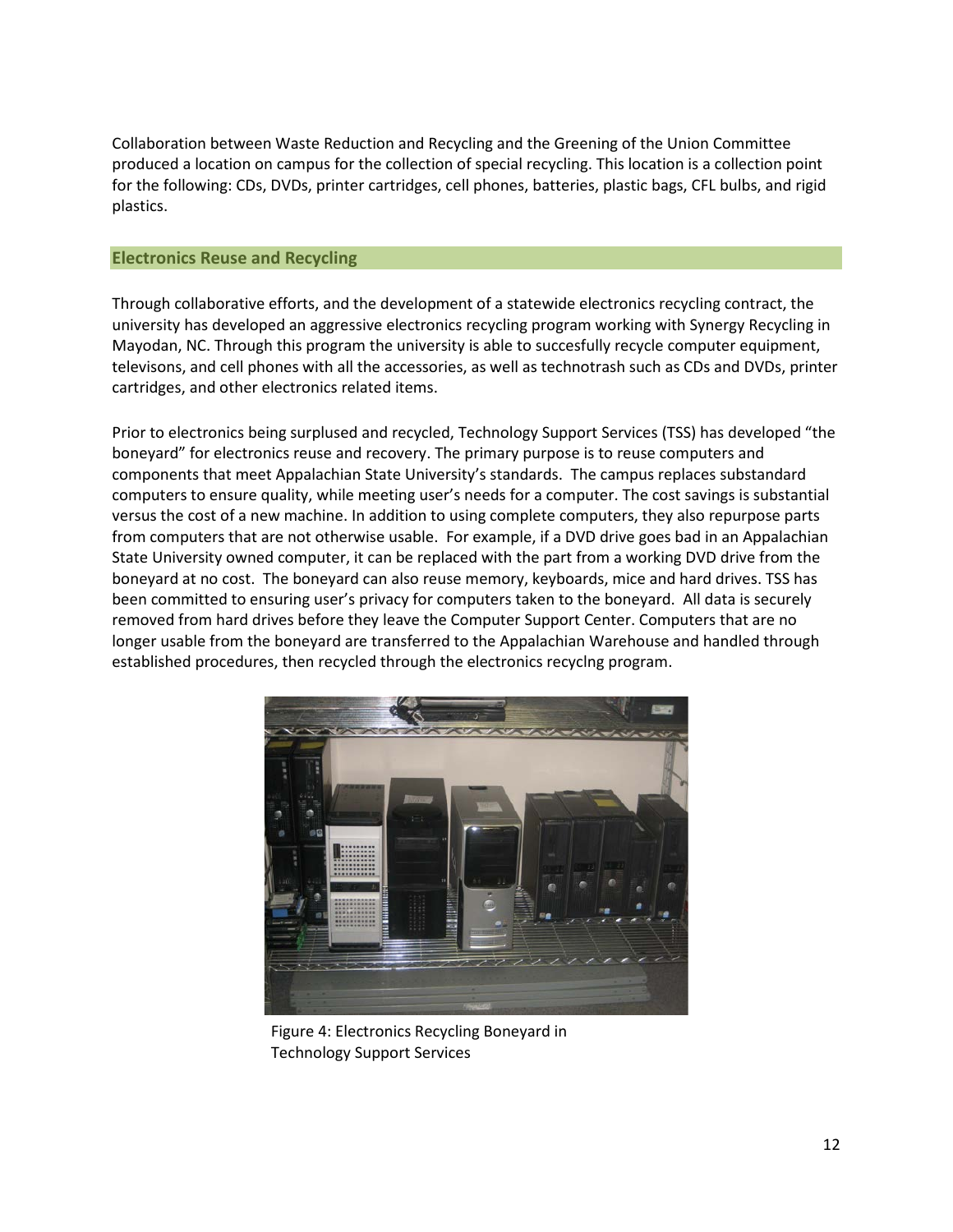#### <span id="page-12-0"></span>**Recycle at The Rock**

The development of the football and tailgate recycling program, Recycle at The Rock, began in the 2008 football season. This program is a two-fold program that consists of the installation of bottle and can recycling containers in and around the stadium concourses and gate areas, and cardboard collection from the vendors inside the stadium. The second aspect of the program is the distribution of green recycling bags and black trash bags to all tailgaters in all tailgate lots across campus. The tailgate program is made successful through the assistance of volunteers and coordinated by student interns. Over the last four years, Appalachian has been able to successfully divert 36.87 tons of recycling from the landfill through the Recycle at The Rock program.



Figure 5: Recycle at The Rock volunteer hub- Stadium Drive next to Yosef Statue



Figure 6: Recycling collection from tailgate areas and stadium recycling containers during Recycle at The Rock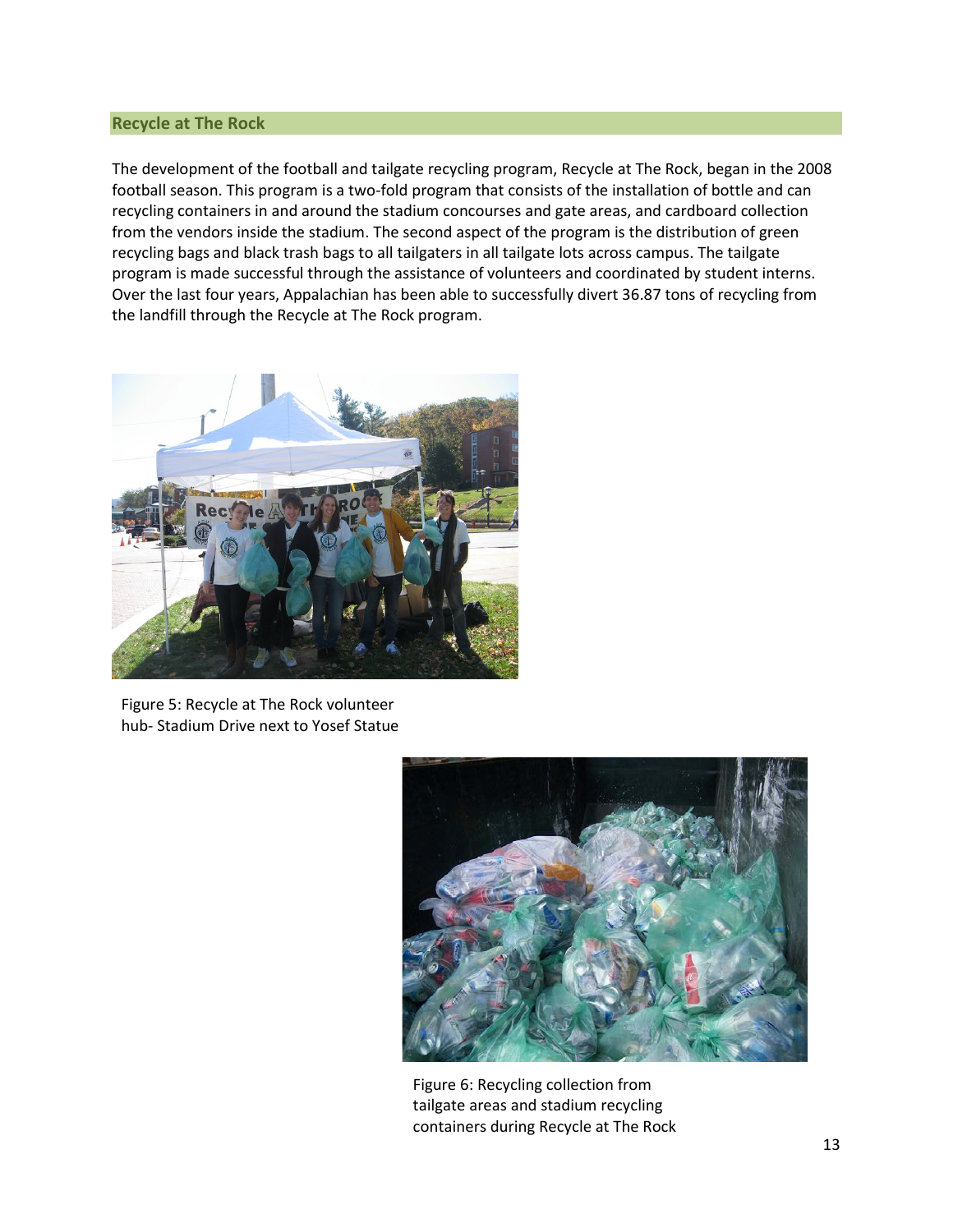#### <span id="page-13-0"></span>**Composting Program**

Appalachian is home to one of the most successful and largest on-campus composting operations in the southeast. The successful compost program was started as a sustainable development student initiative in spring 1999, and began as a small static demonstration pile. The first year of operation, approximately 18 tons of food waste and coffee grounds were collected for composting. In spring 2000, several Sustainable Resource Management students in the Appropriate Technology department decided to take this program on as a semester project adding aeration to the operation, growing the program, and working with NC Department of Environment and Natural Resources to permit the facility as a type III facility. In 2000-2006, the university averaged around 25 tons of food waste collected per year. However, the tonnage grew to over 100 tons of food waste collected annually, maxing out our current facility and outgrowing the current space.



Figure 7: Newly constructed compost facility next to biology greenhouse off of State Farm Rd.

In 2010, the decision was made and funds were allocated to construct a new state of the art, cutting edge facility, in partnership with Advanced Composting Technologies of Candler, NC. Historically, Advanced Composting Technologies had been constructing facilities for the purpose of animal mortality composting only. Appalachian and Advanced Composting have partnered to showcase their very first food waste composting facility. The old system was antiquated and did not meet the permit requirements set by NC Department of Environment and Natural Resources. If the new facility had not been built, the composting permit would not have been renewed. Opening in October 2011, the new facility allows for expansion (up to 275 tons annually) so more food waste collection sites can be implemented. It also enables the beginning of post-consumer food waste composting to further improve the waste diversion rate. The new facility will broaden the scope of research opportunities for students, which include hands on learning opportunities. The facility exemplifies the possibilities and positive outcome of collaborative effort among divisions across campus- Physical Plant, Food Services, New River Light and Power, Design and Construction, Office of Sustainability, Sustainable Development, Technology Department, Biology, and beyond. There is much to learn and benefit from this new tool.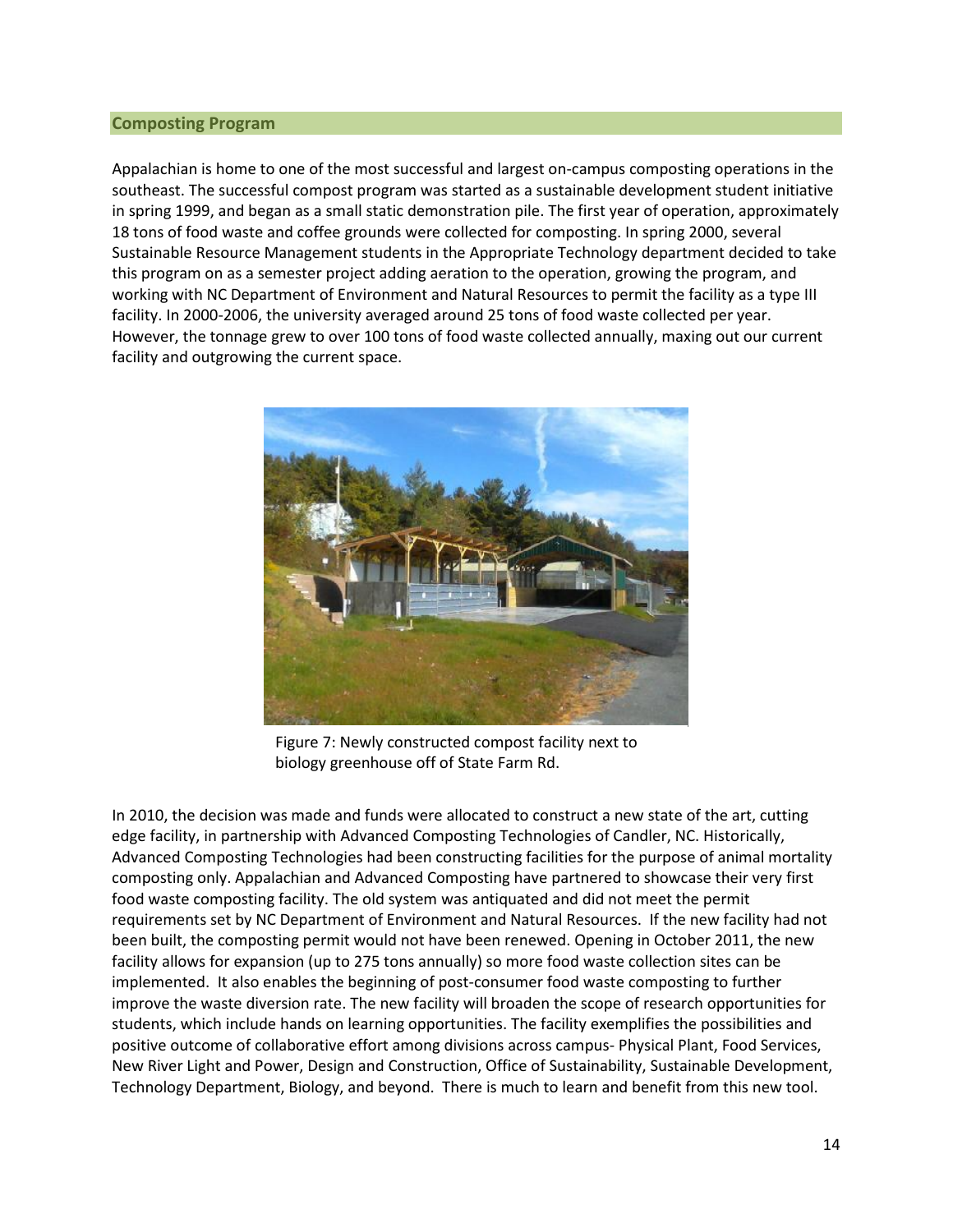#### <span id="page-14-0"></span>**Goods Exchange (Swap) Events**

Appalachian has hosted several swaps to celebrate America Recycles Day and Earth Day. A swap encourages students, faculty, staff and community members to drop off unwanted items from home and pick up items from others in an effort to create awareness, reduce consumption, reuse items, save money and build community. County and town recycling representatives also participate in these events, so the collaborative efforts are evident and commendable.



Figure 8: Campus community members participate in swap event to celebrate America Recycles Day 2011.

The swaps collect lots of clothing, shoes, electronics, office supplies, books, movies, kitchen goods, music, outdoor gear and more. Not only do these events lend an avenue to discuss waste reduction and consumption, but leftover goods are donated to local charities so the entire community benefits from these positive waste reduction efforts.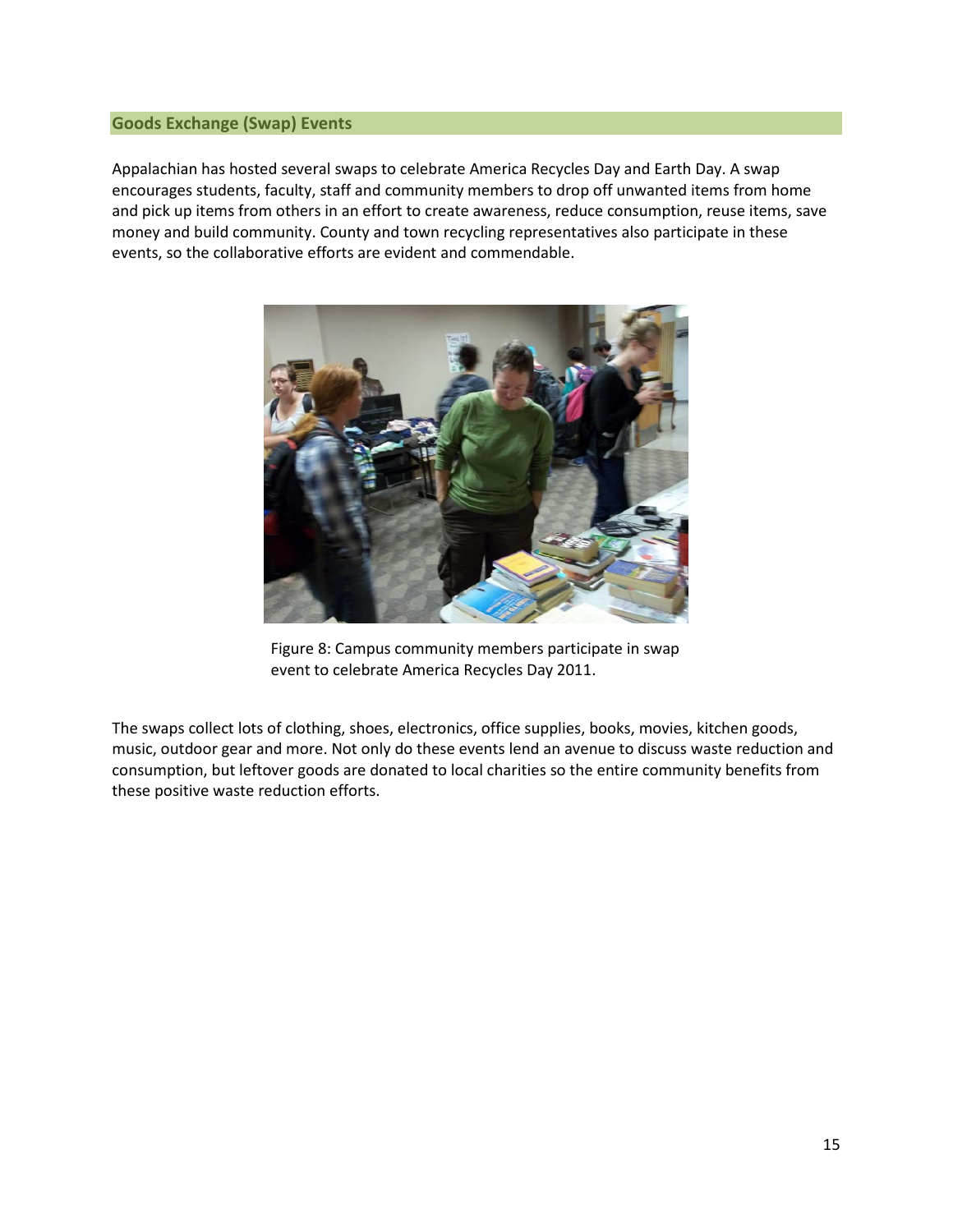#### <span id="page-15-0"></span>**Don't Throw It Away**

Coordinated by the Appalachian and the Community Together (ACT) Program, Don't Throw It Away is designed to reduce the waste produced by students during the end-of-year move out. It also raises awareness about reusing items, and the usefulness of items that end up in landfills. Students are asked to donate items in good condition that they would normally throw away at the end of the year or that they no longer have a use for. Most any item is accepted, from shower caddies, lamps, futons, clean carpets and non-perishable food items. These items are dropped off in designated areas located on the first floor of each residence hall. Items are picked up nightly during the final exam period by volunteers. Volunteers are comprised of students, staff, and community members. Items are stored for the summer to be sold at the beginning of the fall semester at The Big Sale. The program raises funds for local organizations to further their work for the community by increasing the energy efficiency of their facilities.



Figure 9: ASU student volunteers sort through donations and separate them into different categories including school supplies, clothing, housewares, furniture, kitchen, electronics, etc so items can be sold at ACT's BIG Sale in the fall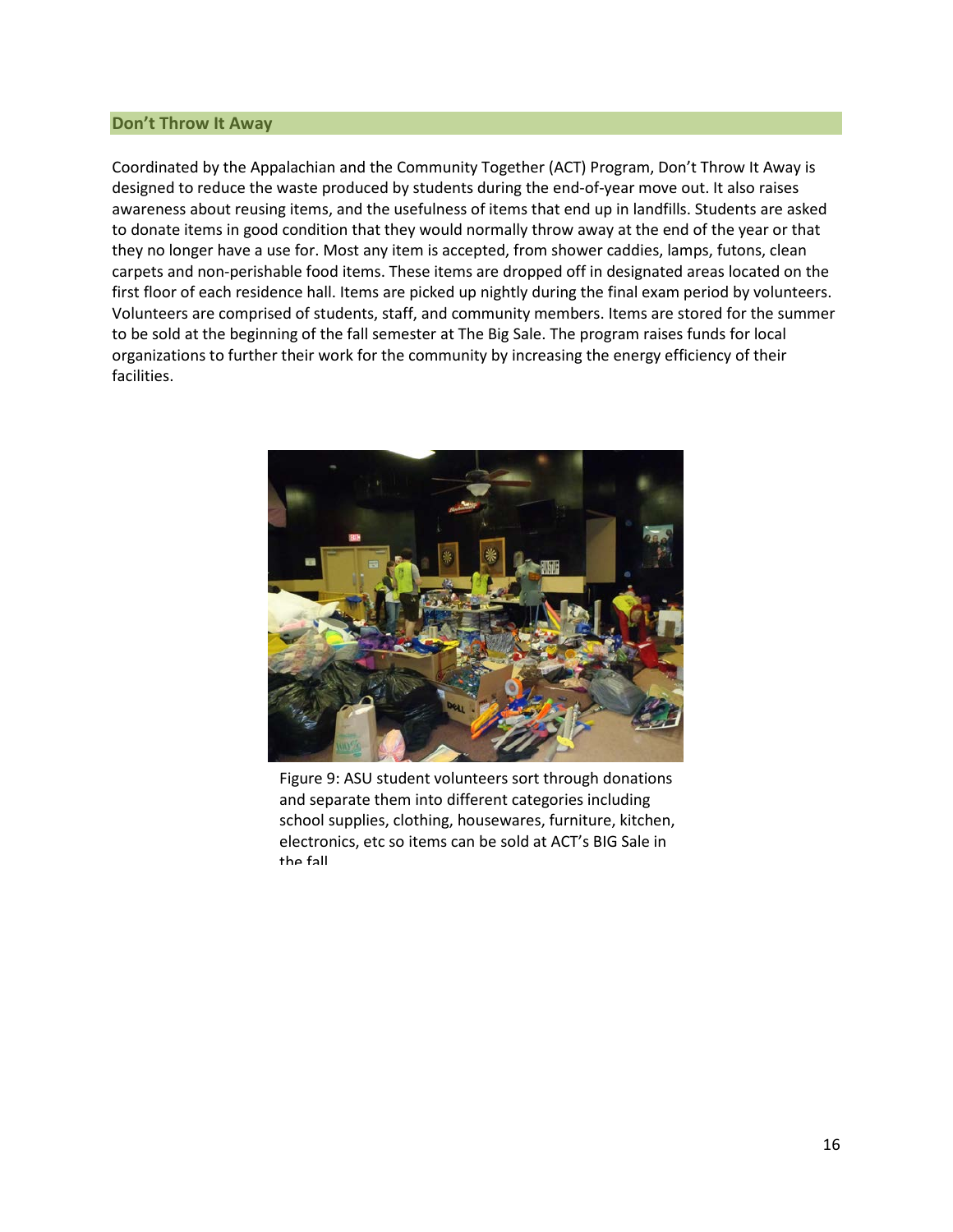## <span id="page-16-0"></span>**IV. Strategic Initiatives**

This document is not intended to serve as the precise stepwise plan that will ultimately lead to achieving the diversion rate goal of 90%. This document is intended to serve as a guide as progress is continued towards this monumental goal. To develop the stepwise plan will require a broader and more tactical focus on the specific tasks required to achieve zero waste. As this document is updated, it will take on a more tactical nature. The following broad initiatives have been identified in support of the commitment to working toward a zero waste campus.

#### <span id="page-16-1"></span>**Initiative #1- Conduct a Comprehensive Waste Audit**

In order for Appalachian State University to effectively develop and initiate programs and policies aimed at achieving zero waste, a comprehensive waste audit must be conducted. A waste audit is a formal, structured process used to quantify the amount and types of waste being generated by an organization.

The objectives of a waste audit will be:

- To determine the composition and quantities of waste being generated
- To measure the effectiveness of the campus community's waste management and recycling habits
- To identify opportunities for improving waste management systems and strategies.

Once completed, the university will have a powerful set of baseline data from which to plan enhancements to waste minimization on campus. A waste audit is high priority as it relates to all other strategic initiatives concerned with the achievement of zero waste. The projected cost of this waste audit will be \$32,500 to \$45,000.

#### <span id="page-16-2"></span>**Key Actions**

- 1. Obtain approval to conduct comprehensive waste audit
- 2. Develop audit team to assist with implementation
- 3. Collaborate with other campuses while developing the RFP
- 4. Conduct waste audit through 39 buildings across campus
- 5. Obtain audit report for each building
- 6. Obtain comprehensive consolidated report
- 7. Develop step-by-step reduction plan based on findings

#### <span id="page-16-3"></span>**Key Indicators**

- 1. Comprehensive waste audit completed
- 2. Waste audit findings reviewed by audit team
- 3. Waste audit findings will be published
- 4. Step by step plan developed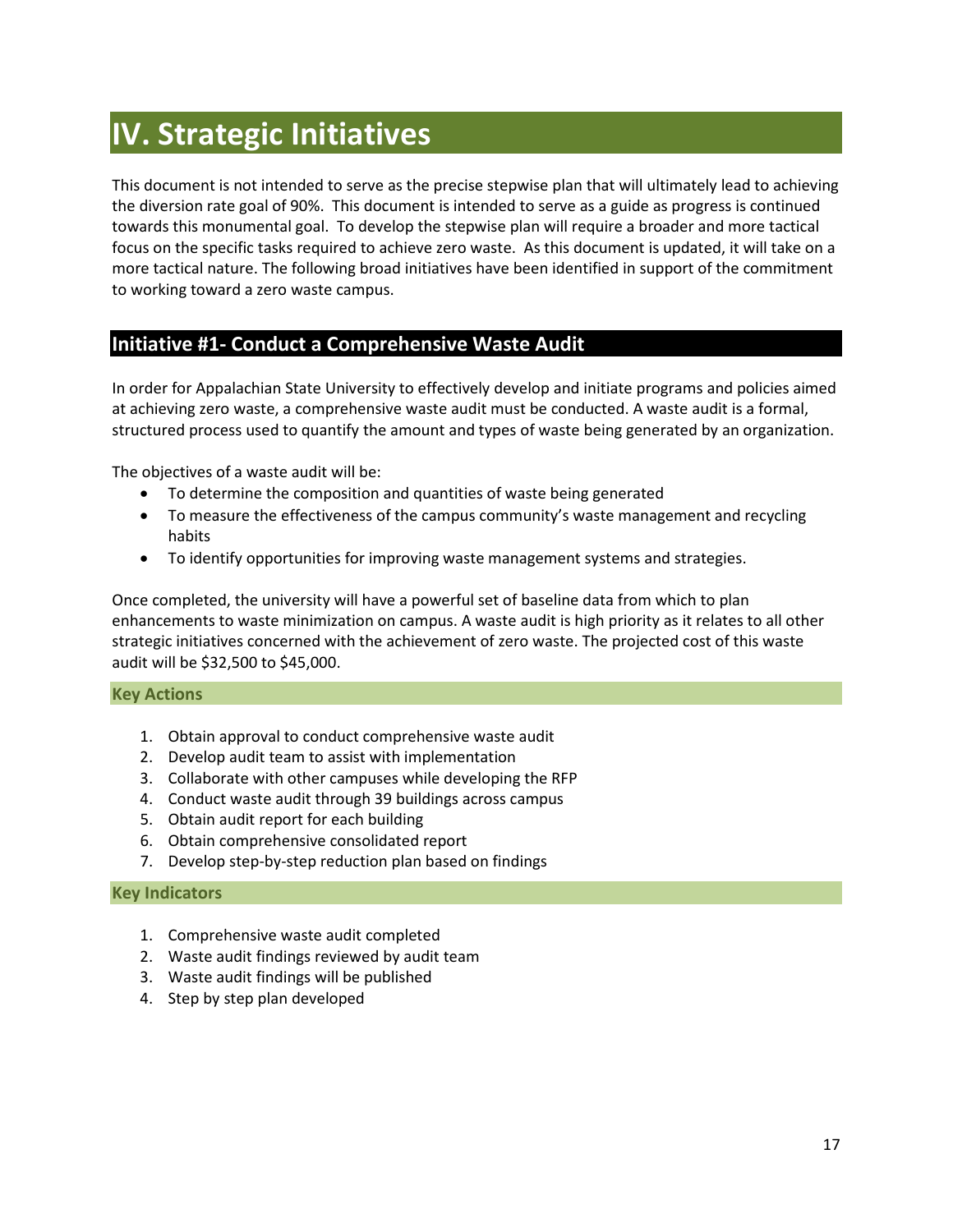#### <span id="page-17-0"></span>**Initiative #2- Expand Reuse and Recycling Efforts**

The university will expand recycling efforts. While current programs are effective, a renewed commitment to overall recycling efforts as part of a zero waste commitment will require additional strategies to maximize the benefits. Results of a waste audit will provide information that will allow for focused improvements and help guide well informed decisions designed to improve the overall diversion rate on campus.

#### <span id="page-17-1"></span>**Key Actions**

- 1. Expand materials collected as markets become available (ex. rigid plastics)
- 2. Establish more recycling locations campus-wide (ex. expand walkway recycling locations)
- 3. Institute more recycling opportunities at special events on campus (ex. recycle at the rock)
- 4. Develop forecasting, budgeting, and contracting procedures for the sale of marketable recyclables
- 5. Develop strategic relationships with local reuse/recycling entities
- 6. Engage Design and Construction in the implementation of a construction and demolition waste plan
- 7. Develop marketing plan and educational materials to support efforts

#### <span id="page-17-2"></span>**Key Indicators**

- 1. New recycling streams will be collected
- 2. Recycling locations on campus will increase inside buildings
- 3. Walkway recycling locations will increase from 5 bins currently
- 4. Recycling containers will be available at all special events on campus
- 5. Revenues for the sale of recyclables will increase
- 6. Procedures will be in place for the collaboration with local reuse/recycling entities
- 7. Construction and demolition waste reduction plan will be developed and managed
- 8. Marketing plan and educational materials will be developed and promoted

#### <span id="page-17-3"></span>**Initiative #3- Expand Composting Efforts**

The university will expand composting efforts. With the new, larger composting facility on State Farm Road on line as of October 2011, the university is now capable of composting up to 275 tons annually, which is more than double the previous capacity. In order to get the maximum benefit from this valuable asset, the university will need to develop programs to ensure as much compostable material as possible is being diverted to this location. Not only will this increase the diversion rate, but use of the compost in landscape application on campus and at the Sustainable Development teaching farm will serve to improve the overall sustainability efforts of the university.

#### <span id="page-17-4"></span>**Key Actions**

- 1. Increase pre-consumer food waste collection through Food Services
- 2. Conduct research of post-consumer food waste collection at other universities and state agencies
- 3. Collaborate with Food Services to increase compostable product line
- 4. Coordinate with Food Services to begin post-consumer compost collection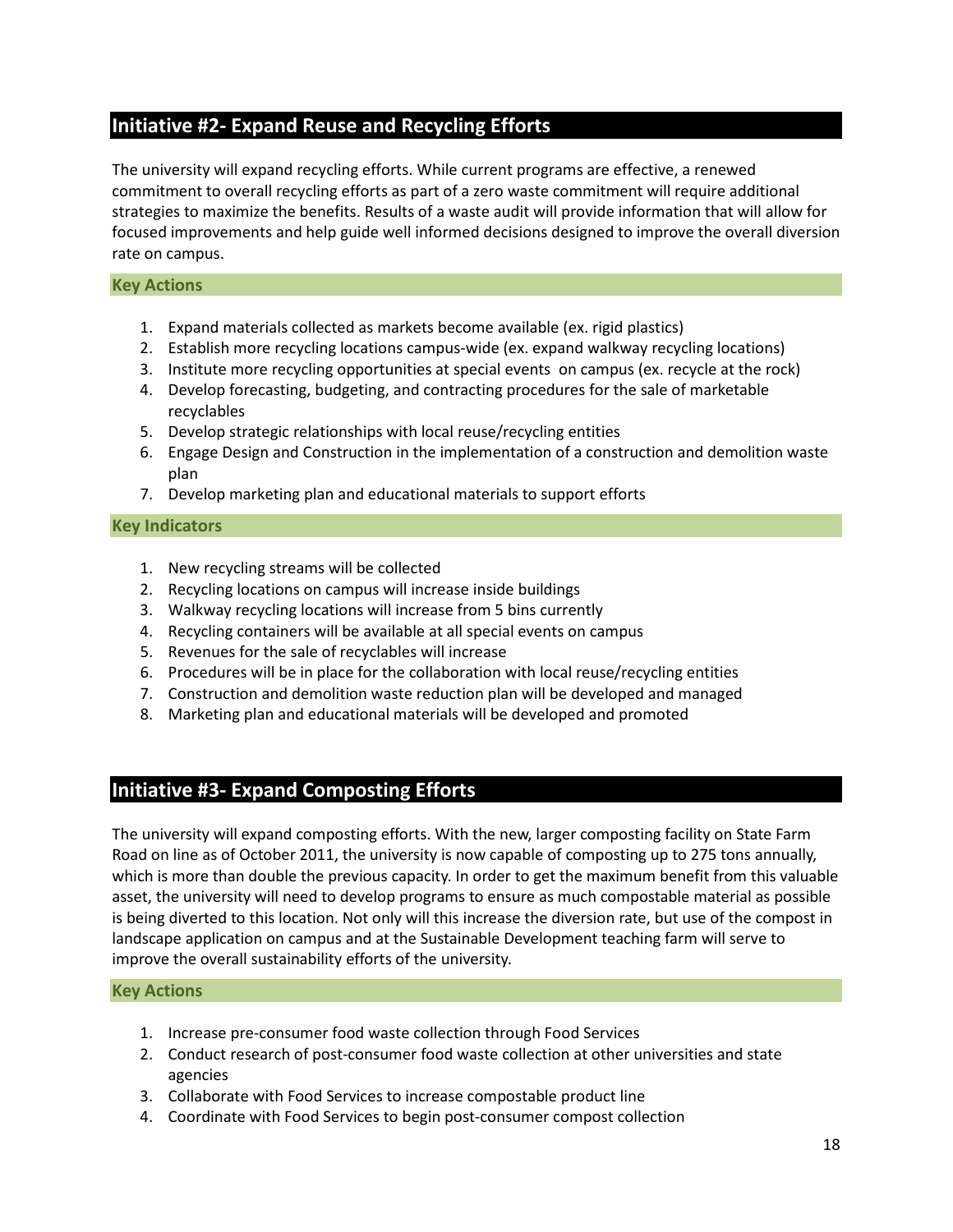- 5. Develop pilot programs to begin post-consumer food waste collection campus-wide
- 6. Develop marketing plan and educational materials to support efforts

#### <span id="page-18-0"></span>**Key Indicators**

- 1. All pre-consumer food waste being generated on campus will be captured for composting
- 2. A report on post-consumer food waste collection at other universities and state agencies will be completed
- 3. Compostable products will be purchased by Food Services
- 4. Post-consumer food waste will be collected by Food Services for composting
- 5. Pilot programs will be in place for post-consumer food waste collection campus-wide
- 6. Marketing plan and educational materials will be developed and promoted

#### <span id="page-18-1"></span>**Initiative #4- Institute an Environmentally Preferable Purchasing Program**

The university will institute an Environmentally Preferable Purchasing Program (EPP) as directed in The University of North Carolina (UNC) System Sustainability- UNC Policy Manual 600.6.1. EPP programs are gaining momentum in higher institutions, and are a critical piece to any waste diversion goal. Through this program, the university will be required to purchase environmentally preferable products when price and quality are comparable. While this type of purchasing program will require cost/benefit analysis in far more areas than are required without EPP standards, the outcomes will be direct and measurable. For example, if styrofoam products for which there exists no recycling alternative are replaced by compostable or recyclable products, the cost to dispose vs. the cost to recycle can be directly compared. Other areas where purchasing policies can have direct and measurable effects on waste and recycling efforts are in cleaning products, electronics, building materials, vehicle fleet, vending, paper, and appliances.

According to the Environmental Protection Agency, "environmentally preferable" means, "products or services that have a lesser or reduced effect on human health and the environment when compared with competing products or services that serve the same purpose. This comparison applies to raw materials, manufacturing, packaging, distribution, use, reuse, operation, maintenance, and disposal." According to the 2010 report published by the Campus Consortium for Environmental Excellence (C2E2) entitled, "2010 EMS Survey Report: Environmental Management Systems at Colleges & Universities", of the 113 respondents, 41.4% reported already having "green" purchasing programs.

The development of an EPP work group will involve collaboration of many different stakeholders across campus. These stakeholders will be chosen from the following departments or divisions: Office of Sustainability, Purchasing, Food Services, University Housing, Physical Plant, Athletics, academic representatives, and student representatives.

#### <span id="page-18-2"></span>**Key Actions**

- 1. Establish work group to begin program development
- 2. Conduct research on EPP programs at other universities and state agencies
- 3. Develop program specific to the needs of Appalachian State University
- 4. Educate campus community and enforce policies and procedures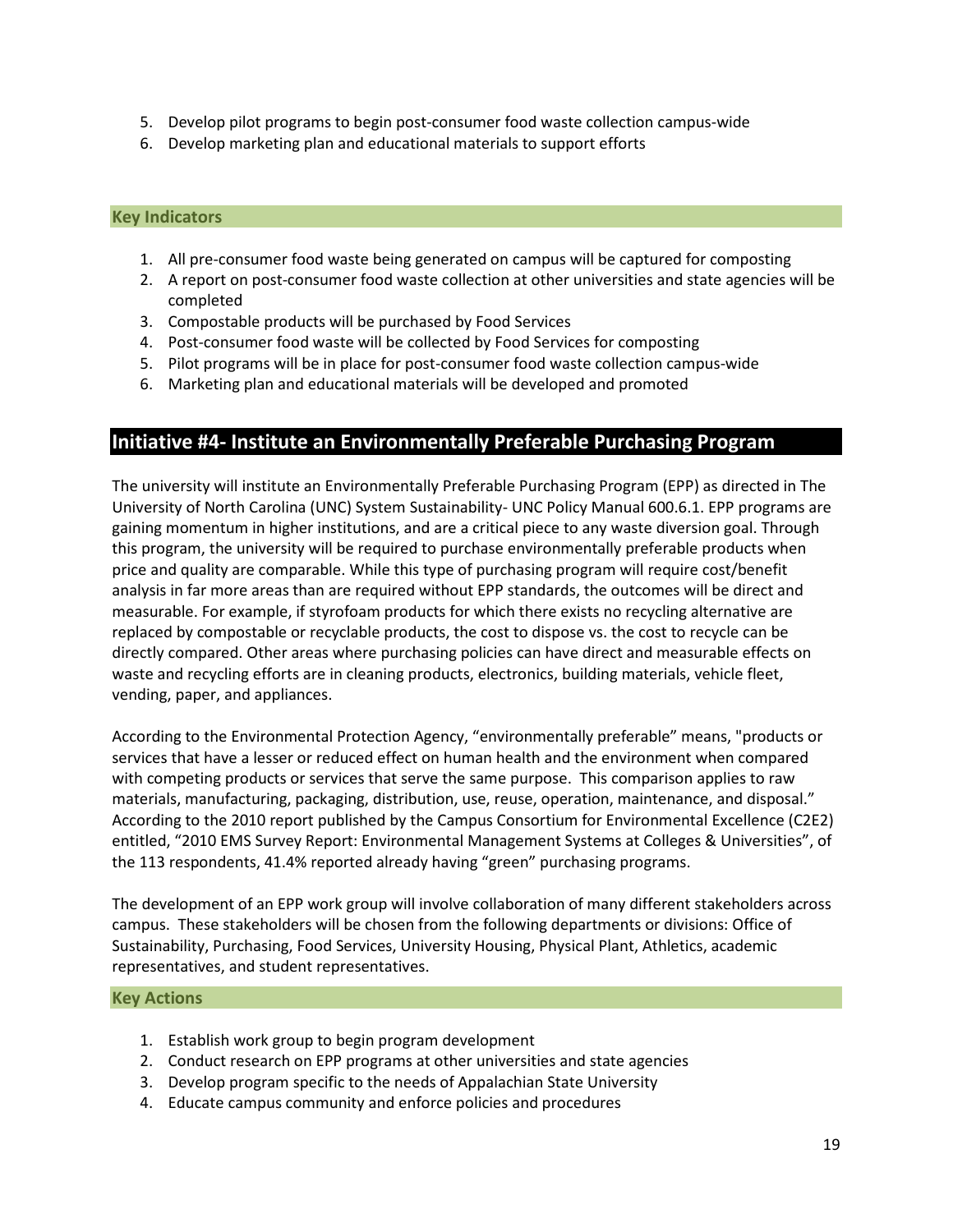#### <span id="page-19-0"></span>**Key Indicators**

- 1. Work group will be developed
- 2. A report on EPP programs at other universities and state agencies will be completed and presented
- 3. EPP policies and procedures for Appalachian State University will be developed
- 4. Policies and procedures will be implemented and measurement metrics will be put into place

#### <span id="page-19-1"></span>**Initiative #5- Encourage Campus Engagement**

The university will encourage support through education, outreach, and campus community engagement. These areas of focus are critical to achieving new diversion rate goals. The continual development of new waste reduction and diversion programs will ensure overall participation in the zero waste commitment.

#### <span id="page-19-2"></span>**Key Actions**

- 1. Develop tracking process and mechanism to track sustainability data with regards to waste and report results to the campus community
- 2. Identify policies that need to be changed or developed to support the zero waste commitment
- 3. Develop a comprehensive education and outreach plan to engage administrators, faculty, staff, and students
- 4. Develop a green events plan for the campus community to include pilot zero waste events
- 5. Encourage the paperless office as technologies become available

#### <span id="page-19-3"></span>**Key Indicators**

- 1. Better tracking and reporting mechanisms will be in place
- 2. Policies will be developed or changed to support the zero waste commitment
- 3. Campus community will be actively engaged and involved in zero waste efforts
- 4. Green events plan will be developed and implemented campus-wide
- 5. Paperless office will continually be accomplished

### <span id="page-19-4"></span>**V. The Role of Education and Engagement**

Appalachian continues to build a sustainable community in which all community members are educated in these principles. These sustainable practices also extend outside the campus walls via outreach efforts where sustainable practices are communicated. Numerous workshops are offered annually on topics ranging from sustainable development to renewable energy to green entrepreneurship.

Appalachian's students blend into the community and are leaders in the local/regional/national sustainability movement. When the students are educated, the university influences the future leaders of tomorrow. Appalachian's faculty and staff serve with many local community service agencies, are frequent speakers, and successful green business persons. The website, www.sustain.appstate.edu, is a clearinghouse for green events, resources and stories from throughout our region. The goal is not only to educate the university community, but our entire community as well.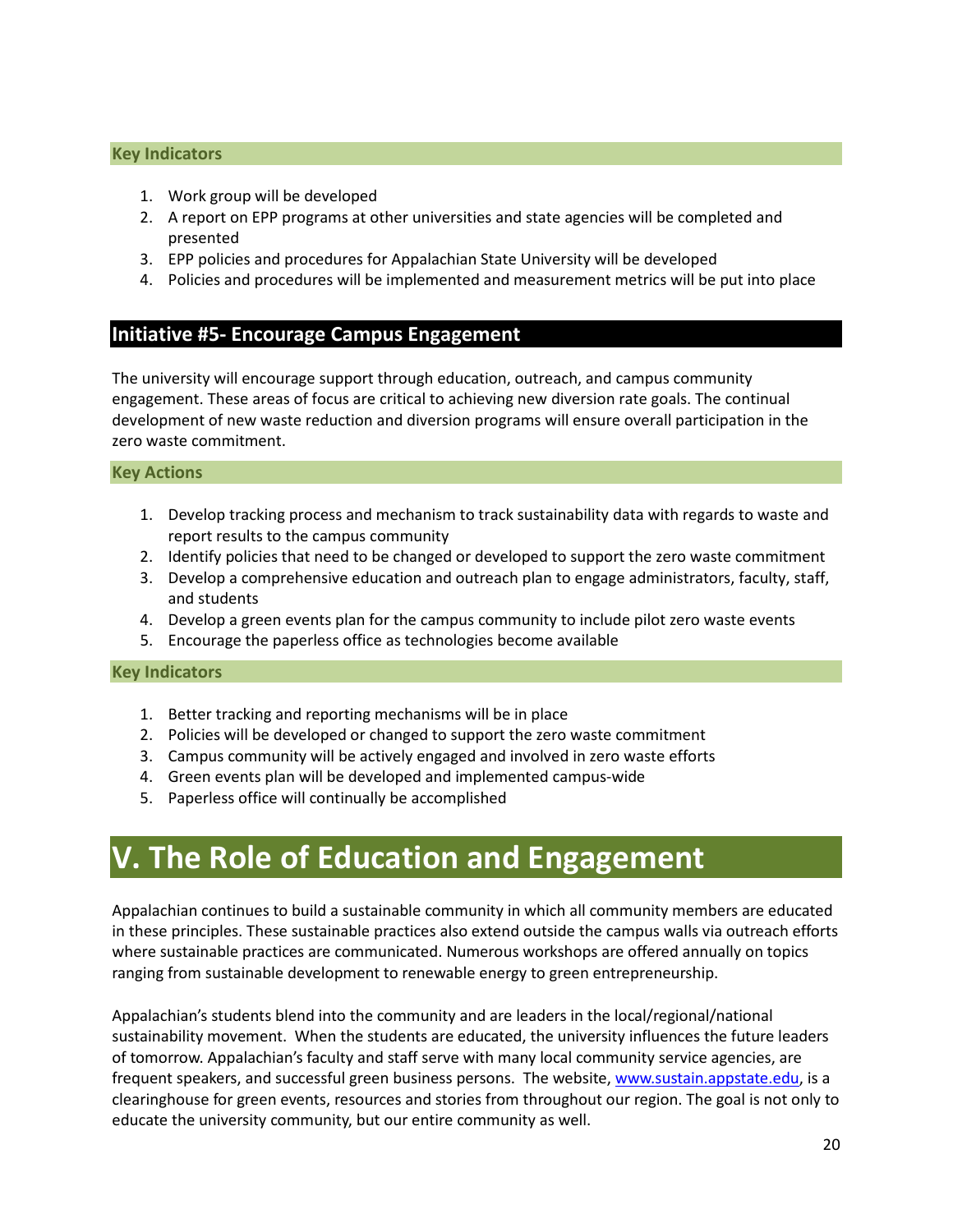#### <span id="page-20-0"></span>**Other University Examples of Engagement**

Illustrative of the types of efforts and initiatives that will solidify the campus commitment to zero waste are programs that can be seen at other institutions. For example, in 2008, University of North Carolina at Chapel Hill piloted reusable plastic clamshell takeout containers at the dining halls. Interested students paid a deposit for the container and then exchanged their used container for a clean one. In fall 2009, each student enrolled in a meal plan received a free reusable container. This program was sponsored by a partnership between Dining Services, the Sustainability Office, and the Office of Waste Reduction and Recycling. This will virtually eliminate the use of styrofoam as a take-out material.

Another example is a program entitled, "One Less Cup," which encourages students to carry reusable mugs and cups. The program works with coffee shops and food services on campus to promote discounts when campus community members bring their own reusable mug or cup. The program provides a unique "one less cup" sticker. This highlights the importance of reuse and also promotes the program.

Some universities identify green teams in order to promote sustainability and engage their campus community. Carnegie Melon University has developed a green team program in which a voluntary group of faculty, staff, and/or students are identified as green teams from one department on campus. Their mission is to work together to make that area more sustainable through assessment and action.

Other programs seen on campuses include: green events, green event training, and green event certifications. These programs are designed to promote the greening of campus events that are held daily on college campuses. These programs offer the campus community resources in order for them to successfully green their campus events, and incorporate sustainable practices during the planning of these events. Suggestions are made on ways in which waste can be reduced or eliminated, as well as other conservation initiatives that can be implemented. The certification aspect of event greening is a way to recognize campus community members for their efforts.

Colleges and universities are making efforts toward rewarding positive behavior around sustainability on campus. The University of Colorado at Boulder has been awarding campus sustainability awards to their campus community since the late 90s. These awards range from individual to departmental awards, and also span all areas of sustainability including the environmental, economic, and social areas.

<span id="page-20-1"></span>For more information on all the programs described above, please visit appendix A.

### **VI. Challenges and Opportunities**

#### <span id="page-20-2"></span>**University Commitments**

The university has made commitments within all levels of the administration and support systems that give backing to the Waste Reduction Strategic Plan and zero waste 2022 goal. As this effort progresses in the future, appropriate Sustainability Council members, subcommittees, and stakeholders will be identified and asked to collaborate in an effort to maximize expertise when allocating resources to the initiative. While there are no guiding enforcement rules or penalties with the goals of the zero waste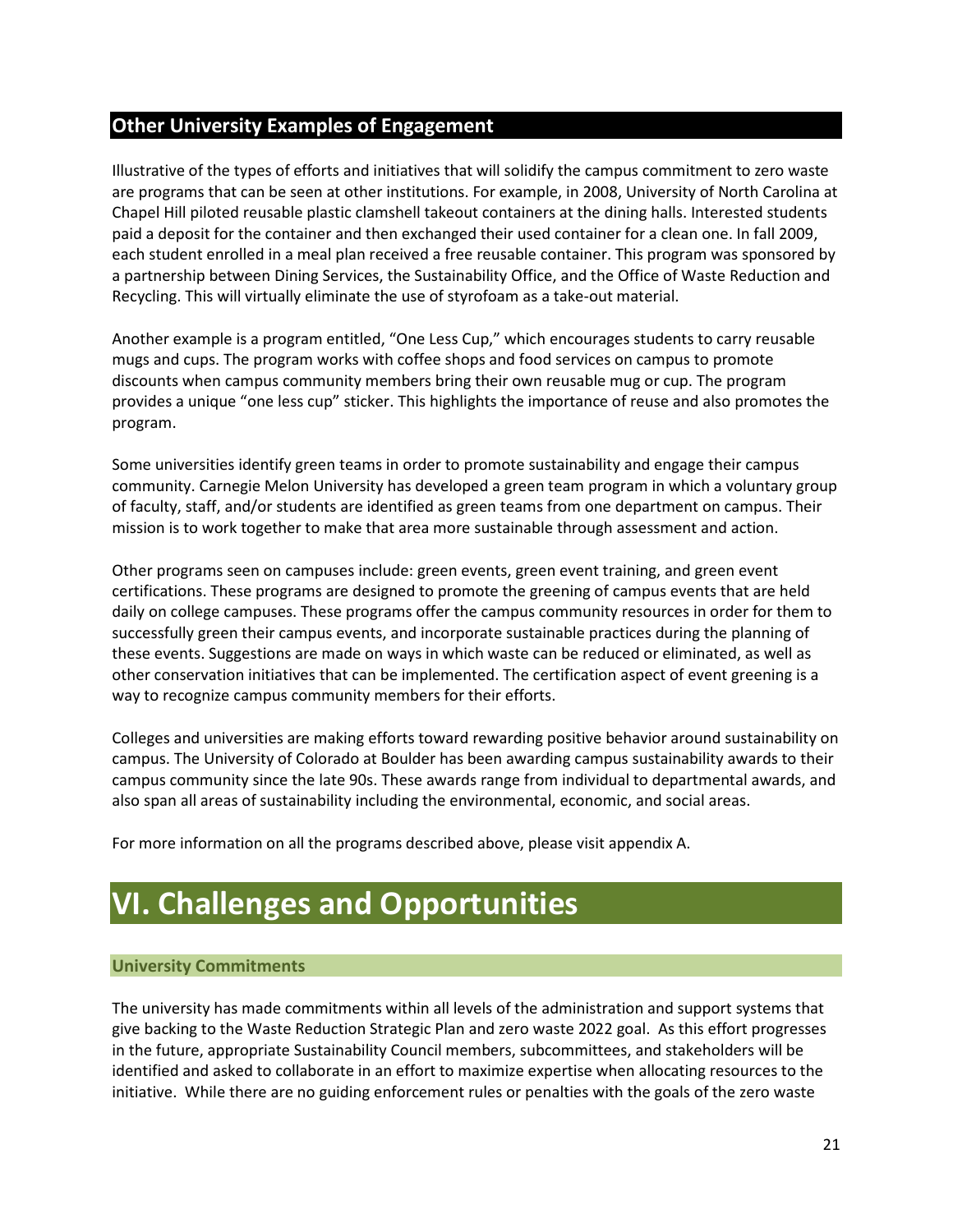2022 goal, it will become the responsibility of the entire Appalachian community to engage and ensure that the interim and final goals are appropriately managed and completed.

#### <span id="page-21-0"></span>**Financial Commitments**

Financial resources available to Appalachian State University have been stressed due to the current economic conditions. Because of this, administrators have taken great care in allocating funds to processes of utmost importance to the university as a system. This is a further example of the commitment throughout the university to achieving the zero waste 2022 goal. As Appalachian works toward accomplishing tasks throughout the zero waste process, financial benefits will be evaluated. Zero waste strategies have been adopted by a wide range of institutions, businesses and agencies with results that have included increased profits resulting from significant cost savings, improved environmental performance, and stronger local economies. Zero waste strategies support all phases of the sustainability movement: healthy economy, healthy environment and a healthy society.

#### <span id="page-21-1"></span>**Transparent Data Reporting**

Zero waste is an ambiguous term, and a giant leap forward from current campus processes. The multidisciplinary involvement throughout the university is crucial to success which will be tracked with thorough and transparent reporting. Data collection will be managed by the OS and made available online for education and research. This will also support the OS vision of engaging and empowering students in all curriculums of the sustainable practices and issues occurring in our society today. Through transparency of this process, Appalachian will also be able to further educate our campus community.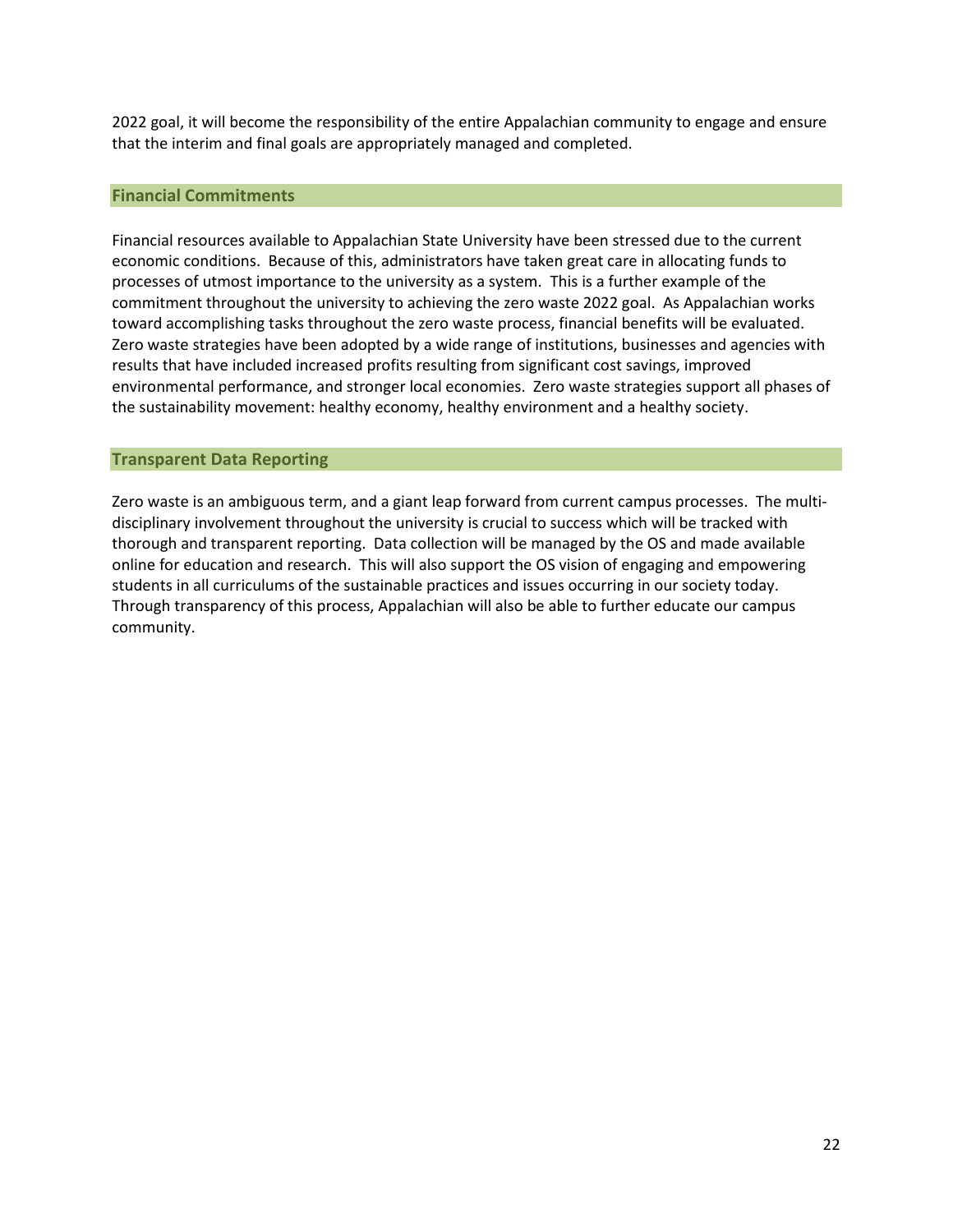# <span id="page-22-0"></span>**VII. Path to Zero Waste**

#### <span id="page-22-1"></span>**Where to Go from Here**

#### <span id="page-22-2"></span>**Now 2012-2014**

#### **Initiative #1- Conduct a Comprehensive Waste Audit**

- Obtain approval to conduct comprehensive waste audit
	- Resource Conservation Specialist and Director of Environmental Health Safety and Emergency Management will partner to develop a waste audit justification to be distributed to the directors at their bimonthly meeting along with proposal provided by Blue Planet Environmental, Inc.
	- Approximate cost estimate: \$32,500 to \$45,000
- Develop audit team to assist with implementation
	- The Resource Conservation Specialist, Graduate Assistant (GA) with the Office of Sustainability, and the Purchasing and Waste Subcommittee of the Sustainability Council will work to develop audit team
		- Various stakeholders will be identified that will assist with the implementation of the waste audit
			- Office of Sustainability
			- Department of Environmental Heath Safety and Emergency Management
			- Campus Services within the Physical Plant
			- University Housing
			- Food Services
	- The Purchasing and Waste Subcommittee, audit team, and Director of Materials Management will collaborate to develop a Request for Proposal (RFP) for the audit
- Collaborate with other campuses while developing the RFP
	- Resource Conservation Specialist with be in contact with other universities for consultation during development
- Conduct waste audit through 39 buildings across campus
	- Buildings strategically selected by Resource Conservation Specialist, Director of Campus Services, and Director of EHS & EM
		- Buildings give an accurate representation of the different building types on campus and overall sampling of various types of waste produced
	- The audit team will work with identified agency to ensure audit is conducted within a timely manner
		- Currently a two week window is proposed
- Obtain audit report for each building
	- Report will be provided by the agency conducting the comprehensive waste audit
	- Report will be reviewed by audit team
- Obtain comprehensive consolidated report
	- Report will be provided by the agency conducting the comprehensive waste audit
	- Report will be reviewed by audit team
- Develop step by step reduction plan based on findings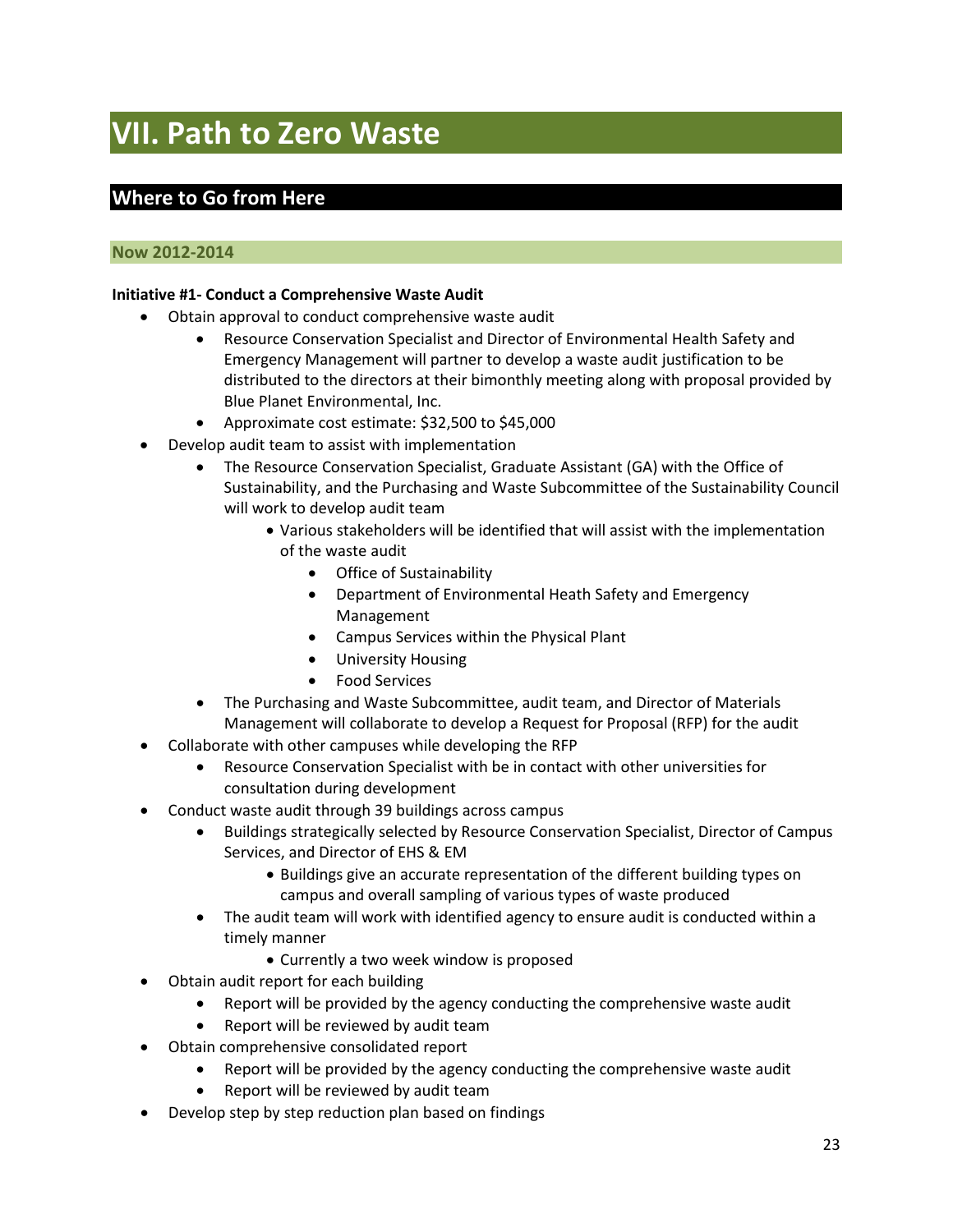• Resource Conservation Specialist and Purchasing and Waste Subcommittee will continue development of program implementation toward zero waste once results are published

#### **Initiative #2- Expand Reuse and Recycling Efforts**

- Institute more recycling opportunities at special events on campus
	- Resource Conservation Specialist and Purchasing and Waste Subcommittee will partner with various campus departments to consult on the expansion of recycling opportunities at all special events- similar to "Recycle at The Rock" initiative
- Develop strategic relationships with local reuse/recycling entities
	- Resource Conservation Specialist will consult with Surplus Manager and Director of Planning, Design, and Construction to begin discussing ways in which these relationships can be moved forward

#### **Initiative #3- Expand Composting Efforts**

- Increase pre-consumer food waste collection through Food Services
	- Resource Conservation Specialist and Food Services Director will consult to ensure all pre-consumer food waste is being captured for composting
- Collaborate with Food Services to increase compostable product line
	- Resource Conservation Specialist and Food Services Director will begin to review findings from previous GA study on post-consumer food waste collection of pulped waste at central dining
	- Upon review, compostable product line alternatives will be identified and researched with assistance from GA in Office of Sustainability
	- If deemed cost effective, Food Services will begin purchase of these items
- Coordinate with Food Services to begin post-consumer compost collection
	- Purchasing and Waste Subcommittee, Housing and Dining Subcommittee, and Landscape Services will collaborate on planning for implementation of post-consumer collection of pulped waste at central dining
- Conduct research of post-consumer food waste collection at other universities and state agencies
	- Office of Sustainability GAs will perform research on successful composting programs and summarize their findings

#### **Initiative #4- Institute an Environmental Preferable Purchasing Program**

- Establish work group to begin EPP program development
	- Resource Conservation Specialist and Purchasing and Waste Subcommittee will identify other members of the campus community that will be engaged in this process
- Conduct research on EPP programs at other universities and state agencies
	- Office of Sustainability GAs will perform research on successful EPP programs and summarize their findings
	- GA will also sit on the development committee for the EPP program

#### **Initiative #5- Encourage Campus Engagement**

- Develop tracking process and mechanism to track sustainability data with regards to waste and report results to the campus community
	- Office of Sustainability GAs will begin development of this process with support of Resource Conservation Specialist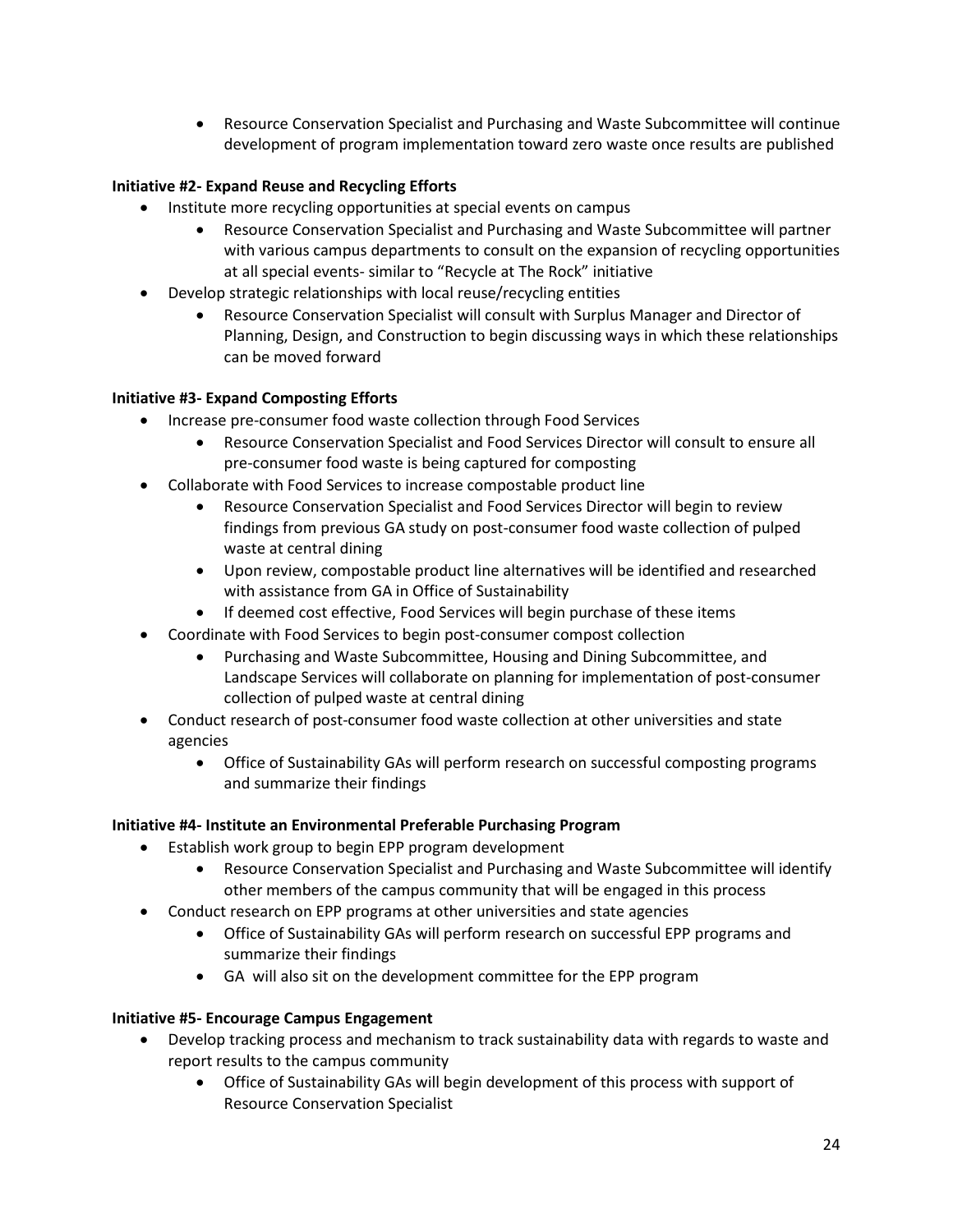- Develop a green events plan for the campus community to include pilot zero waste events
	- The Office of Sustainability will hire a GA to begin development of the green events plan with support of the Resource Conservation Specialist

#### <span id="page-24-0"></span>**The foreseeable tomorrow 2015-2018**

#### **Initiative #2- Expand Reuse and Recycling Efforts**

- Develop forecasting, budgeting, and contracting procedures for the sale of marketable recyclables
	- Resource Conservation Specialist will consult with Director of Campus Services and Recycling Operations Manager on an on-going basis to ensure most efficient and effective use of resources are allocated toward recycling operations
- Engage Design and Construction in the implementation of a construction and demolition waste plan
	- Resource Conservation Specialist will consult with Director of Planning, Design, and Construction to identify members of the campus community that should reside on a committee dedicated to the progress of a construction and demolition waste plan

#### **Initiative #3- Expand Composting Efforts**

- Develop pilot programs to begin post-consumer food waste collection campus-wide
	- Resource Conservation Specialist will work with GAs to begin identification of potential pilot programs around post-consumer food waste collection
	- Office of Sustainability GAs with support of the Resource Conservation Specialist will develop and manage pilot programs in concert with identified departments participating

#### **Initiative #4- Institute an Environmental Preferable Purchasing Program**

- Develop EPP program specific to the needs of Appalachian State
	- Identified committee will develop the language around an EPP program for Appalachian State university
		- NC DENR resources and examples will be used to develop this program

#### <span id="page-24-1"></span>**On-going efforts towards a sustainable future**

#### **Initiative #2- Expand Reuse and Recycling Efforts**

- Expand materials collected as recycling markets become available
	- Resource Conservation Specialist and Recycling Operations Manager will continue to follow markets in order to provide timely updates to recycling program
- Establish more recycling locations campus-wide
	- Recycling Operations Manager in consultation with Resource Conservation Specialist will expand special recycling locations across campus for the following materials:
		- CDs, DVDs, electronics, techno-trash, computer equipment
		- Batteries
		- CFL bulbs
		- Plastic bags
		- Printer cartridges
		- Rigid plastics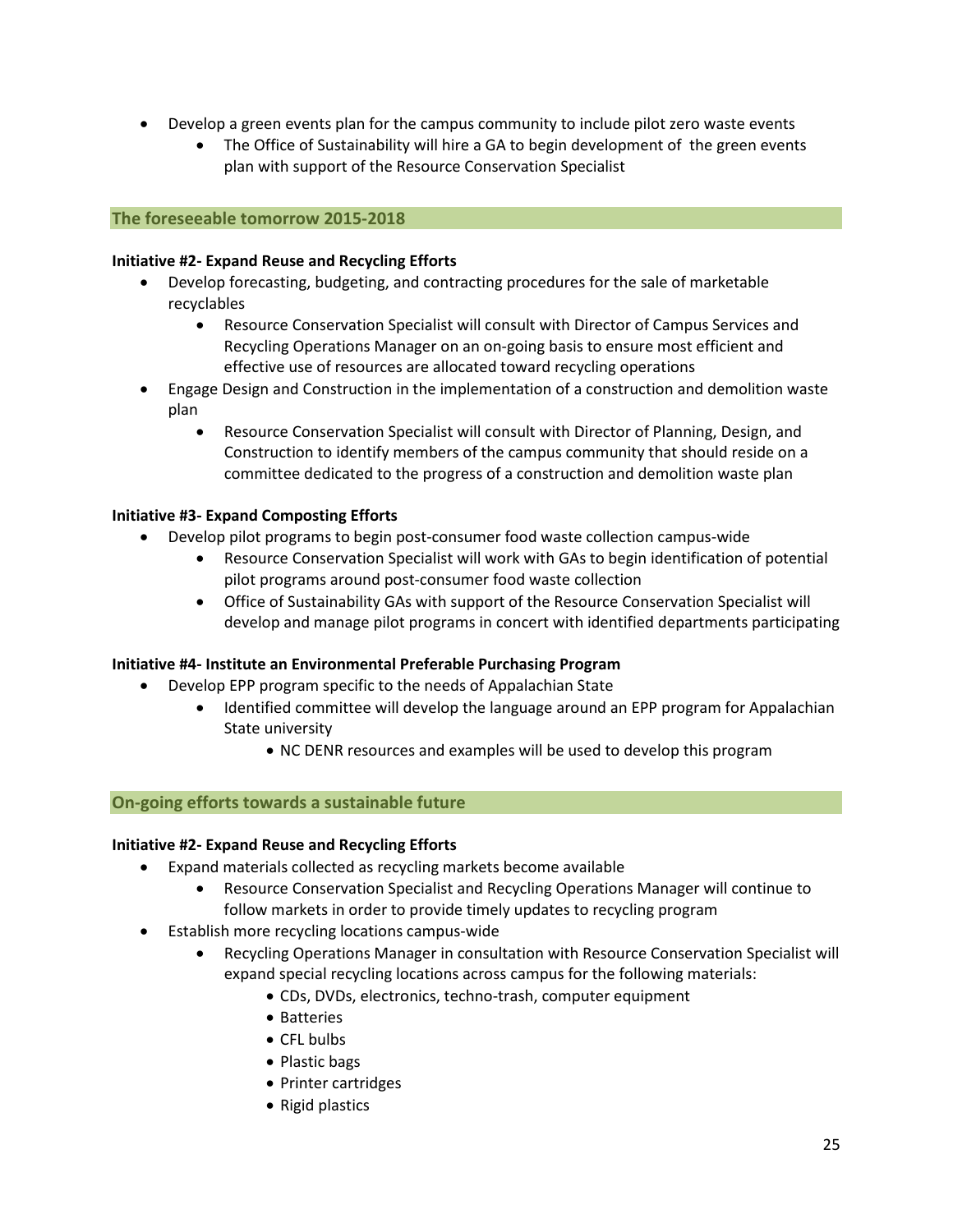- Director of Campus Services and Recycling Operations Manager in consultation with Resource Conservation Specialist will establish more walkway recycling availability
	- Install additional big belly solar compactors with attached recycling bin
		- Approximate cost estimate: \$5000 per unit
		- Possible partnership with REI again
- Develop marketing plan and educational materials to support efforts
	- Resource Conservation Specialist will collaborate with an Office of Sustainability GA to develop plan and materials and promote efforts

#### **Initiative #3- Expand Composting Efforts**

- Develop marketing plan and educational materials to support efforts
	- Resource Conservation Specialist will collaborate with an Office of Sustainability GA to develop plan and materials and promote efforts

#### **Initiative #4- Institute an Environmental Preferable Purchasing Program**

- Educate campus community and enforce policies and procedures
	- Resource Conservation Specialist and Director of Materials Management will work closely with the Purchasing and Waste Subcommittee to ensure the EPP policies and procedures are promoted and enforced throughout campus

#### **Initiative #5- Encourage Campus Engagement**

- Identify policies that need to be changed or developed to support the zero waste commitment
	- The Purchasing and Waste Subcommittee with the assistance of a GA in the Office of Sustainability will begin the research and identification of policies related to waste management
	- Once identified, the subcommittee will begin planning around change or development
- Develop a comprehensive education and outreach plan to engage administrators, faculty, staff, and students
	- The Office of Sustainability will hire a GA to begin development of the comprehensive education and outreach plan with support of the Resource Conservation Specialist
- Encourage the paperless office as technologies become available
	- The Purchasing and Waste Subcommittee and Technology Support Services will continually promote electronic alternatives when possible to the campus community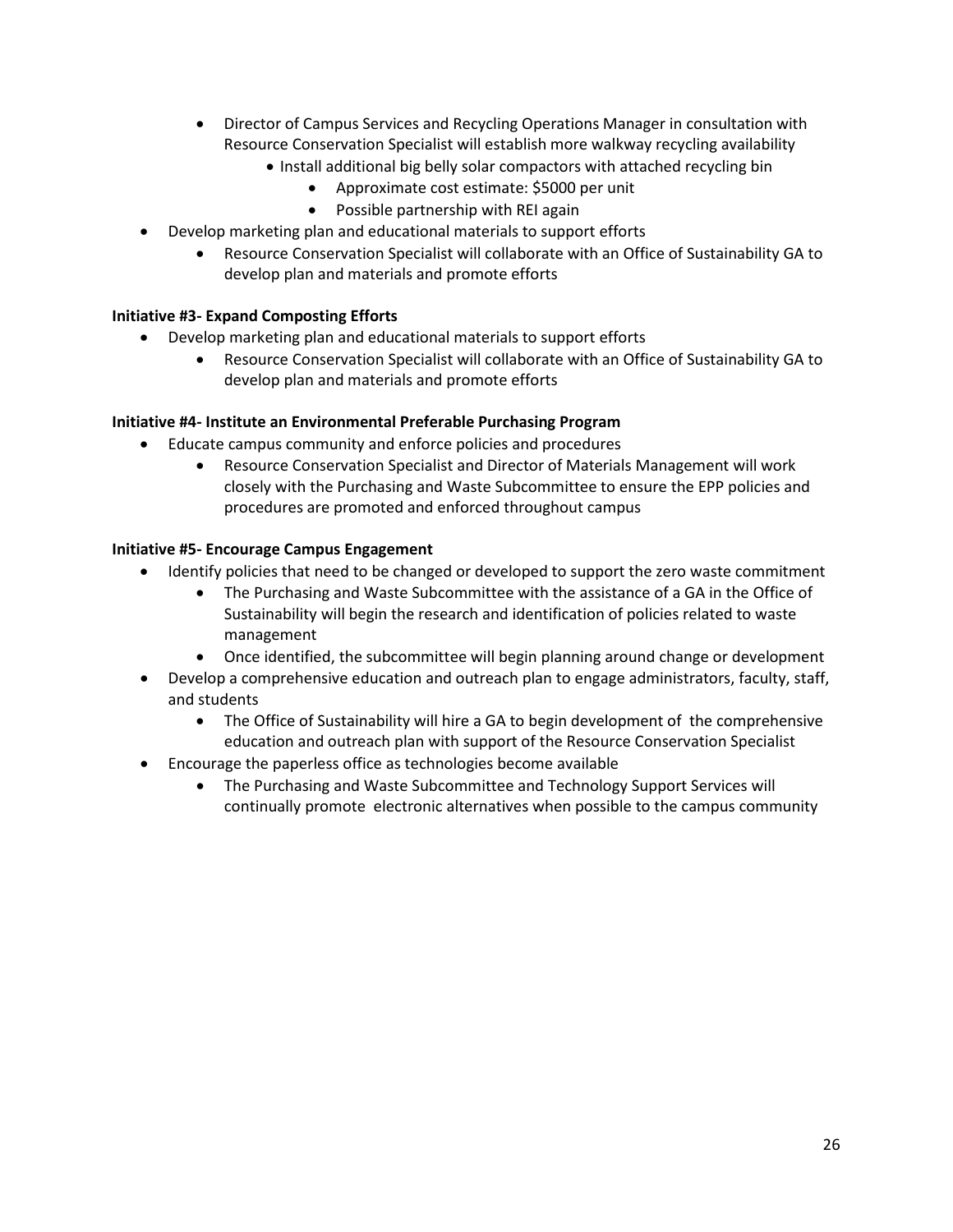#### **Path to Zero Waste‐ A Timeline**

<span id="page-26-0"></span>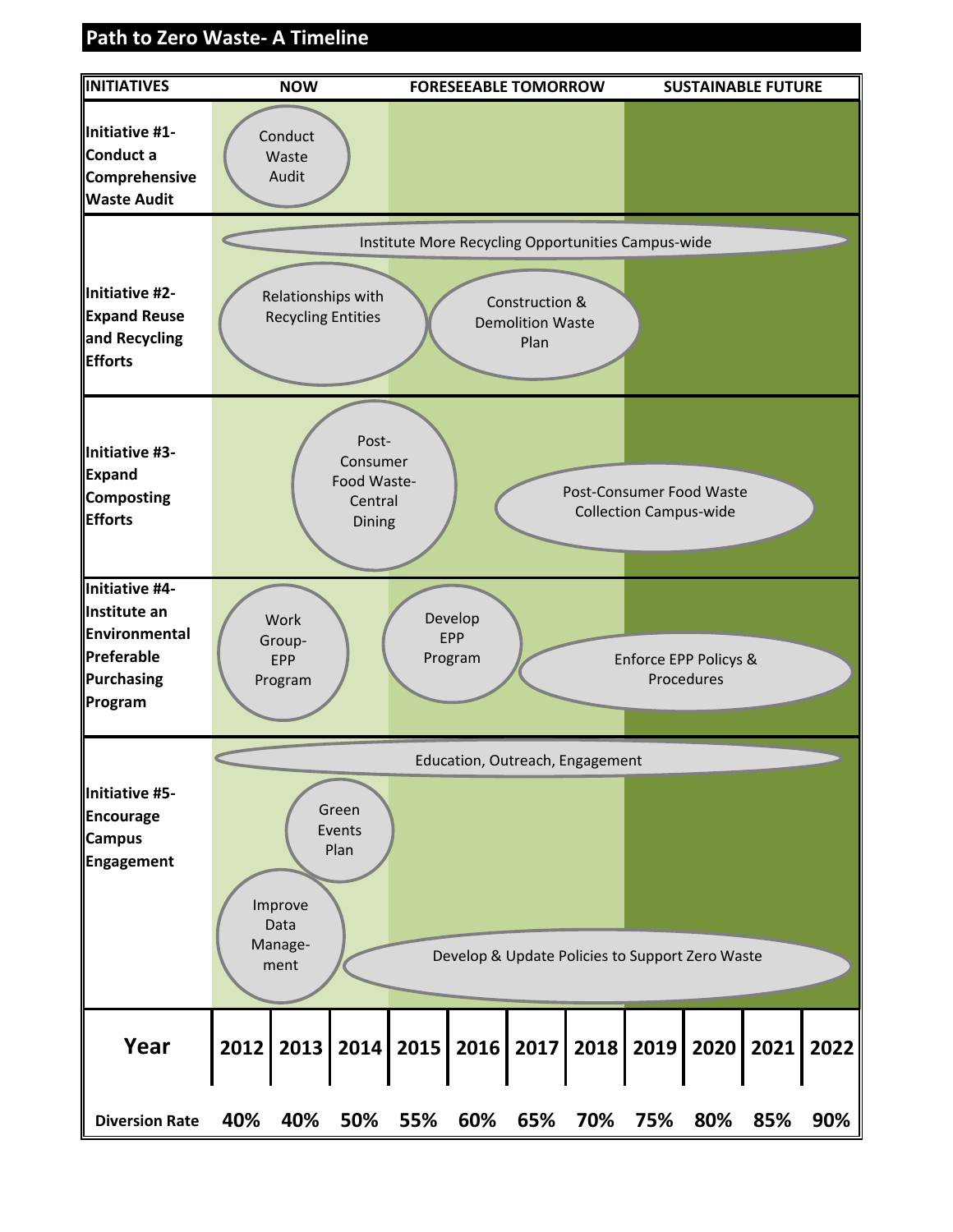## <span id="page-27-0"></span>**VIII. Definitions**

America Recycles Day – November 15<sup>th</sup> is the nationally recognized day dedicated to the promotion of recycling in the United States

**Appalachian and the Community Together (ACT)** – Appalachian State University's clearinghouse for community service, service-learning, and community-based research opportunities within the NC High Country area, as well as across the state, nation, and world. Offering diverse opportunities for individuals and student groups to get involved in human services and environmental advocacy, as well as assist faculty members and community partners with integrating community service projects into their academic courses and local agencies.

**Climate Neutrality** – Achieving a zero carbon footprint by balancing the measured amount of carbon released into the atmosphere with an equal amount sequestered or offset with carbon credits.

**Compost** – The product resulting from controlled biological decomposition of organic matter that has been sanitized through the generation of heat and stabilized to the point that has the ability to improve the chemical, physical and biological characteristic of soils or growing media.

**Comprehensive Waste Audit** – To gain a thorough understanding of generation habits, complete analysis of existing waste and recycling handling and services for a defined area are conducted. The information gathered culminates in the development of a waste reduction work plan.

**Consumption** – The using and purchasing of goods and services by consumers.

**Ecological Footprint** – The estimated measure of land and ocean area required to support a human's consumption of goods and services and assimilate their wastes.

**Industrialized Waste Management System** – Process by which materials are extracted from the earth, transported to manufacturing sites, used to produce products (all materials not part of end product are discarded as waste), then products are transported to users and finally, at the end-of-life, discarded as waste by incineration or disposal in a landfill.

**Municipal Solid Waste (MSW)** - Commonly known as trash, garbage, refuse or rubbish is a waste type consisting of everyday items that are discarded by the public.

**Office of Sustainability** – Appalachian State University created the office in 2009 in order to guide and support the university toward its sustainability commitment.

**Pre-consumer Food Waste** – Food Waste that is discarded by staff within the control of food services. This includes waste in the back of the house including overproduction, trimmings, expiration, spoilage, overcooked items, contaminated items and dropped items. It also includes waste from the front of the house that has remained under the control of the food service operator, including items on cafeteria stations such as salad bars, steam wells, self-serve deli stations, misordered products, and expired grab and god items.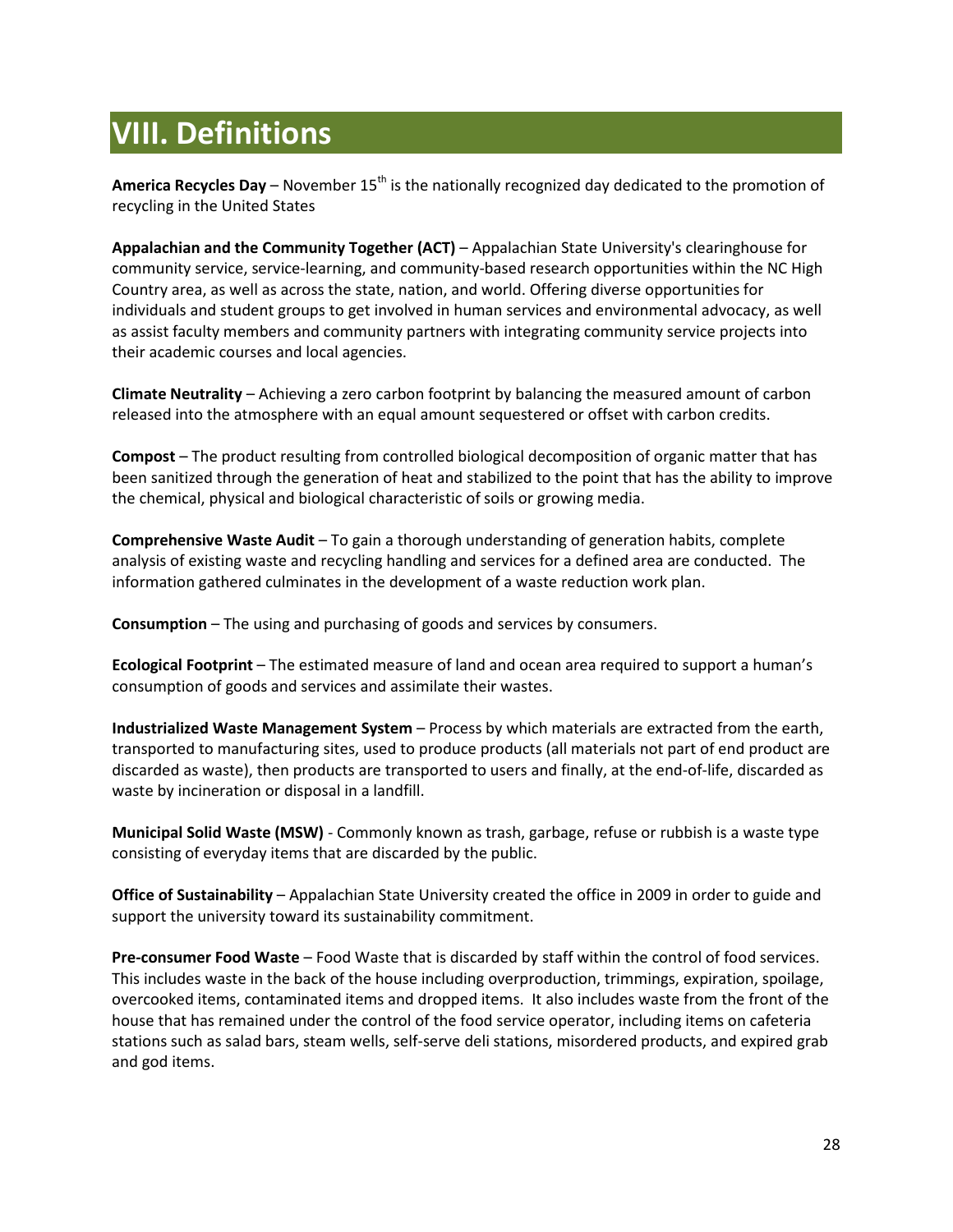**Post-consumer Food Waste** – Food waste that is discarded by customers or guests after the food has been sold or served. This waste is under the discretion of the consumer to discard it to landfill waste or compost waste.

**Purchasing and Waste Subcommittee** – As part of the Appalachian State University Sustainability Council, the subcommittee seeks to increase awareness and accessibility of recycling and composting opportunities on campus and also integrate sustainable purchasing policy.

**Sustainability Council** – At Appalachian State University this is the largest representative group on campus and seeks to position the university as a national leader in sustainability by ensuring that sustainability principles and policies are integrated throughout the campus' facilities, outreach efforts, programming, educational programs, research initiatives and other activities.

**Sustainability** – The social, economic and environmental systems that preserve the ability of future generations to meet their own needs.

**UNC Policy Manual 600.6.1** – "The University of North Carolina ("The University") is committed to leading the State of North Carolina as an environmental steward that endeavors to proactively and effectively manage its impact on energy, water and other natural resources. Further, The University is obligated to ensure full compliance with all applicable local, state, and federal environmental laws and regulations. Therefore, it is the policy of The University's Board of Governors (the "Board") that The University, including General Administration, the constituent institutions, and affiliated entities, shall establish sustainable development and resource management, or "sustainability" as a core value of institutional operations, planning, capital construction, and purchasing practices.

Budgetary constraints, capital improvement and modernization requirements, and training and management needs required to facilitate the implementation of these sustainable practices are limiting factors and, as such, the University's General Administration, in collaboration with the constituent institutions and affiliated entities, shall pursue the appropriate enabling legislation and funding to implement this policy. The Board recognizes that the goals of this policy range from short-term to longterm and adds further emphasis on the importance of the aspirational nature of the highest ideals of sustainability. In addition, the Board values Return on Investment (ROI) as a factor in institutional resource planning and decision making and requires an ROI calculation for any new project**.**"

**Waste** – All materials that are capable of being diverted from buildings' waste stream through waste reduction.

**Waste Diversion** – The diversion of waste from a landfill through reuse, recycling, or composting efforts.

**Waste Reduction** – The source reduction and waste diversion through reuse and recycling.

**Zero Waste** – A process that rethinks the way resources and materials flow through the university by taking a whole system approach. This approach will strive to reduce overall consumption, return material goods for reuse, compost all applicable organic matter to promote new growth, and then recycle goods and materials at the end of their usage lifespan.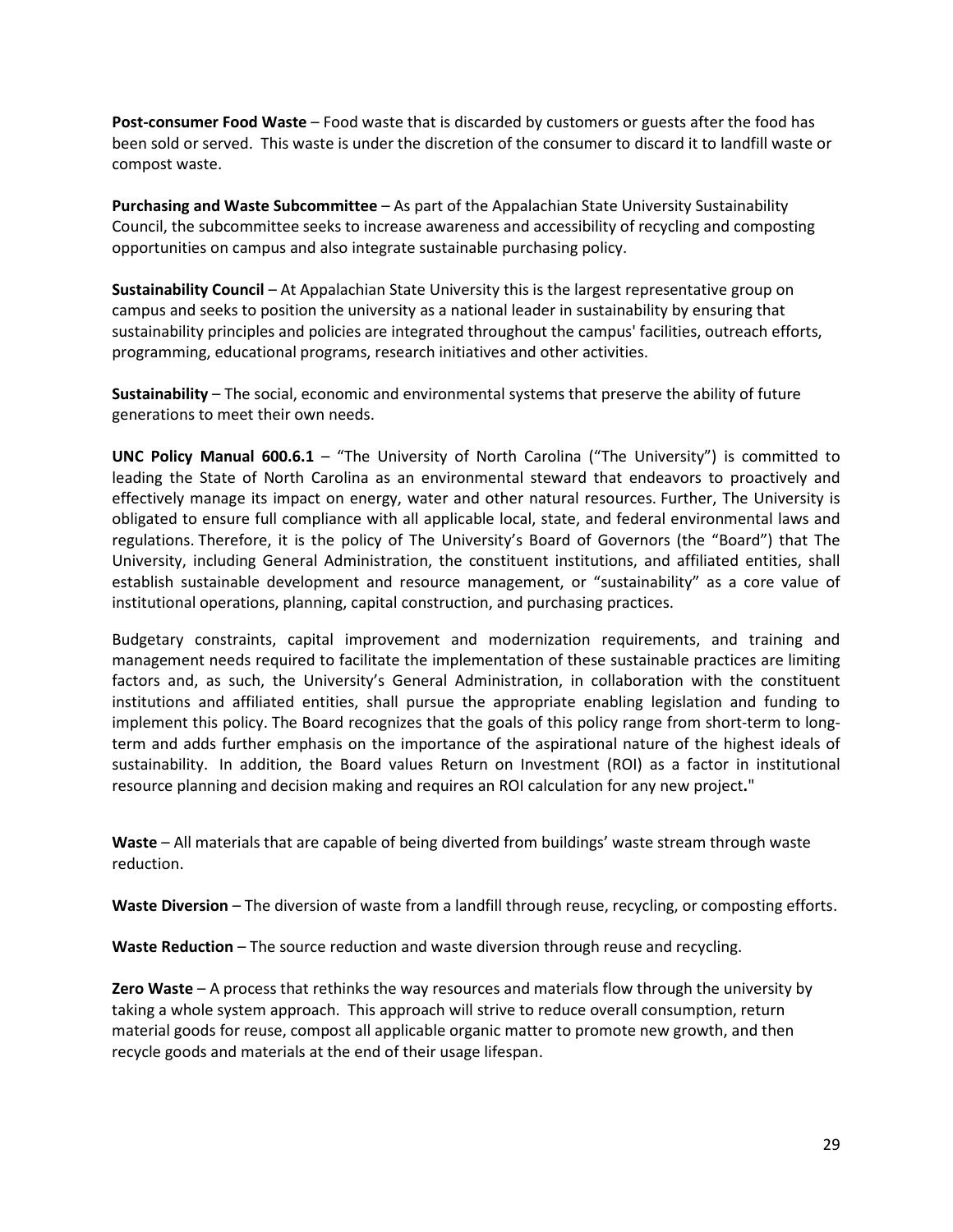### <span id="page-29-0"></span>**IX. Resources and Further Reading**

The following documents can be accessed by contacting the ASU Office of Sustainability at [sustain@appstate.edu](mailto:sustain@appstate.edu) or 828.262.2659.

- ASU Strategic Plan (2007)
- ASU 2020 Master Plan (2010)
- UNC-System Sustainability Policy- UNC Policy Manual 600.6.1 (2009)
- State of North Carolina; Executive Order 156 (1996, Gov. Hunt)
- ASU's Sustainability Website: sustain.appstate.edu

Appalachian State Waste Reduction and Recycling [www.recycle.appstate.edu](http://www.recycle.appstate.edu/)

GrassRoots Recycling Network <http://www.grrn.org/page/zero-waste>

NC Department of Environment and Natural Resources Environmentally Preferable Procurement <http://p2pays.org/epp/index.asp>

Zero Waste Alliance [www.zerowaste.org](http://www.zerowaste.org/)

Zero Waste America [www.zerowasteamerica.org](http://www.zerowasteamerica.org/)

Zero Waste International Alliance [www.zwia.org](http://www.zwia.org/)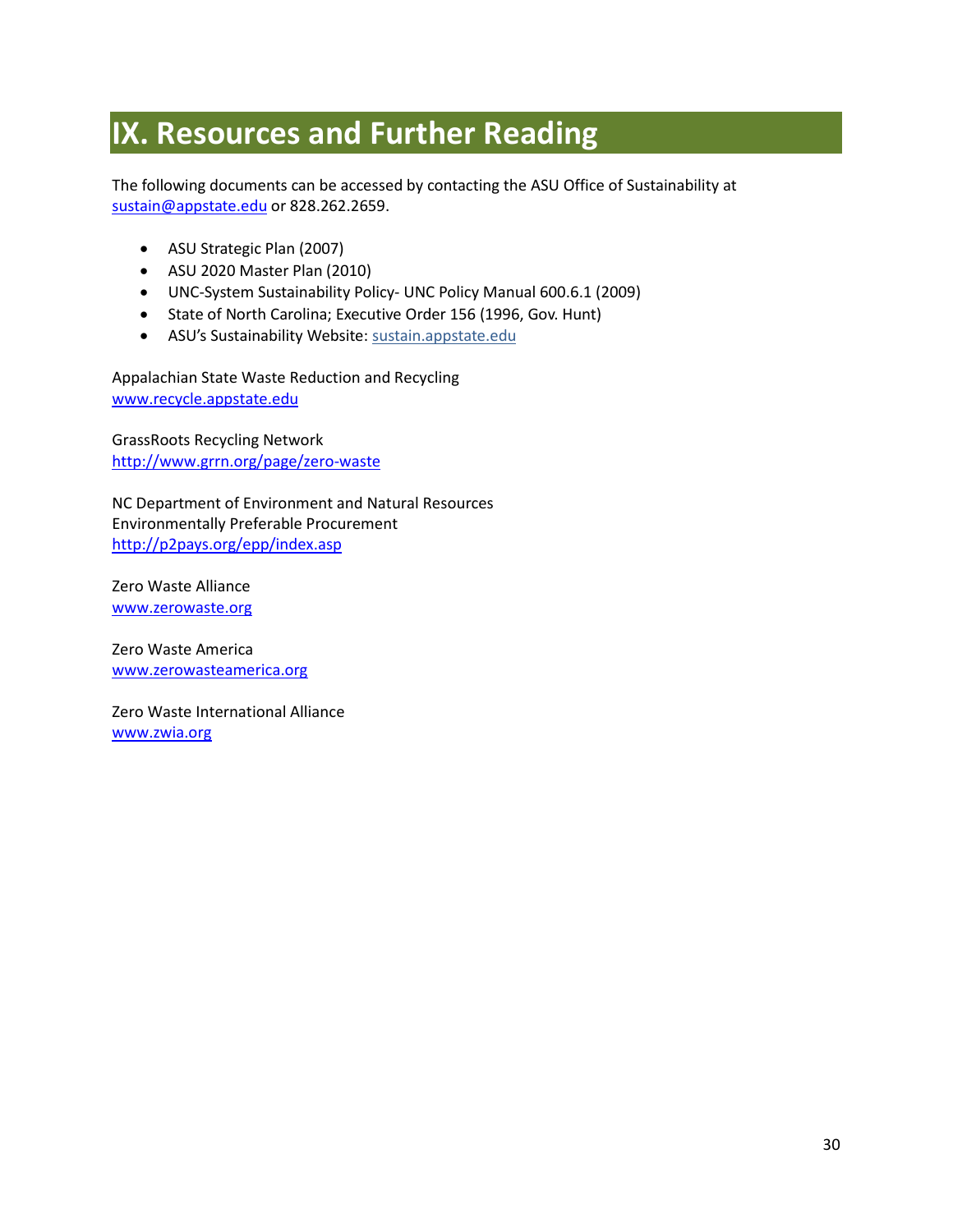# <span id="page-30-0"></span>**Appendix A**

University of Vermont - One Less Cup Program[:http://www.uvm.edu/~recycle/?Page=zero-waste/one](http://www.uvm.edu/~recycle/?Page=zero-waste/one-less.html&SM=zero-waste/zero-waste-menu.html)[less.html&SM=zero-waste/zero-waste-menu.html](http://www.uvm.edu/~recycle/?Page=zero-waste/one-less.html&SM=zero-waste/zero-waste-menu.html)

University of Wollongong- One Less Cup Program: <http://www.uow.edu.au/about/environment/onelesscup/index.html>

Carnegie Melon University- Green Teams: [http://www.cmu.edu/greenpractices/greening-the](http://www.cmu.edu/greenpractices/greening-the-campus/green-teams/)[campus/green-teams/](http://www.cmu.edu/greenpractices/greening-the-campus/green-teams/)

North Carolina State University- Green Events Plans[: http://sustainability.ncsu.edu/culture/green](http://sustainability.ncsu.edu/culture/green-certification/green-events)[certification/green-events](http://sustainability.ncsu.edu/culture/green-certification/green-events)

University of Colorado at Boulder- Sustainability Awards: [http://ecenter.colorado.edu/greening](http://ecenter.colorado.edu/greening-cu/campus-sustainability-awards)[cu/campus-sustainability-awards](http://ecenter.colorado.edu/greening-cu/campus-sustainability-awards)

UC Davis: Sustainable 2nd Century [http://sustainability.ucdavis.edu/progress/waste\\_reduction/index.html](http://sustainability.ucdavis.edu/progress/waste_reduction/index.html)

UC Berkley Sustainability Plan [http://sustainability.berkeley.edu/os/pages/plan/docs/2009\\_Campus\\_Sustainability\\_Plan.pdf](http://sustainability.berkeley.edu/os/pages/plan/docs/2009_Campus_Sustainability_Plan.pdf)

Yale University Sustainability 2010-2013 Plan [http://sustainability.berkeley.edu/os/pages/plan/docs/2009\\_Campus\\_Sustainability\\_Plan.pdf](http://sustainability.berkeley.edu/os/pages/plan/docs/2009_Campus_Sustainability_Plan.pdf)